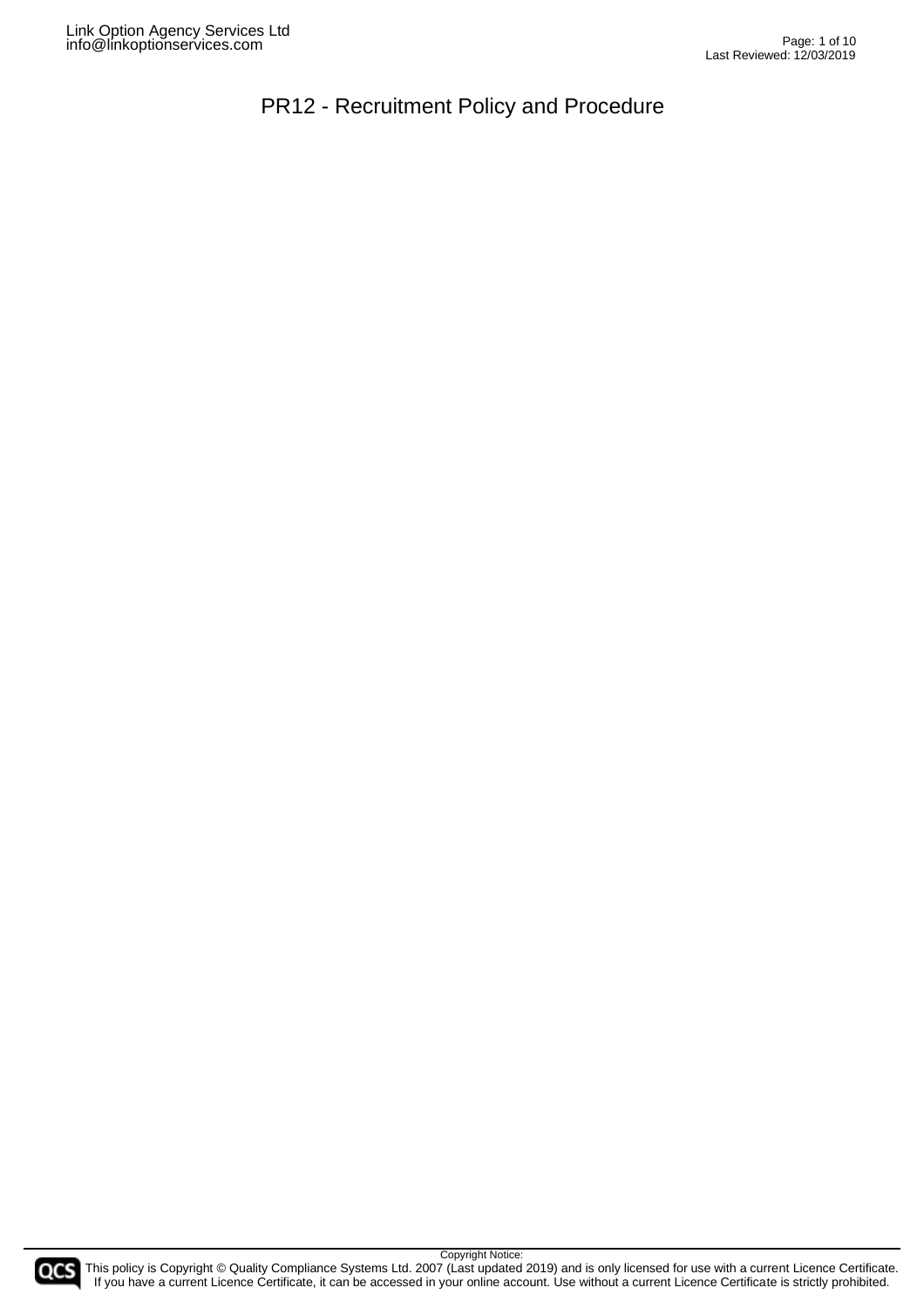# **1. Purpose**

**1.1** To support Link Option Agency Services Ltd in providing a fair, consistent and effective approach to the recruitment of all employees, in accordance with employment law and best practice.

**1.2** To provide a framework for recruitment, onboarding & induction and training within Link Option Agency Services Ltd, this policy should dovetail with those other named policies and procedures.

**1.3** To support Link Option Agency Services Ltd in meeting the following Key Lines of Enquiry:

| <b>Key Question</b> | Key Line of Enquiry (KLOE)                                                                                                                                              |
|---------------------|-------------------------------------------------------------------------------------------------------------------------------------------------------------------------|
| <b>SAFE</b>         | S1: How do systems, processes and practices keep people safe and safeguarded<br>from abuse?                                                                             |
| <b>EFFECTIVE</b>    | E2: How does the service make sure that staff have the skills, knowledge and<br>experience to deliver effective care and support?                                       |
| WELL-LED            | W2: Does the governance framework ensure that responsibilities are clear and that<br>quality performance, risks and regulatory requirements are understood and managed? |

**1.4** To meet the legal requirements of the regulated activities that Link Option Agency Services Ltd is registered to provide:

- Immigration and Asylum Act 2016
- The Rehabilitation of Offenders Act 1974
- Employment Rights Act 1996
- Equality Act 2010
- The Health and Social Care Act 2008 (Regulated Activities) Regulations 2014
- The Health and Social Care Act 2008 (Regulated Activities) (Amendment) Regulations 2015
- General Data Protection Regulation 2016

**23.** 2. Scope

- **2.1** The following roles may be affected by this policy:
	- All staff
- **2.2** The following people may be affected by this policy:
	- Service Users

**2.3** The following stakeholders may be affected by this policy:

- Family
- Advocates
- Representatives
- Commissioners
- Externalhealthprofessionals
- Local Authority
- NHS

### **3. Objectives**

**3.1** To recruit and retain skilled people by use of safe processes, that enable Link Option Agency Services Ltd to achieve and deliver its aims and values.

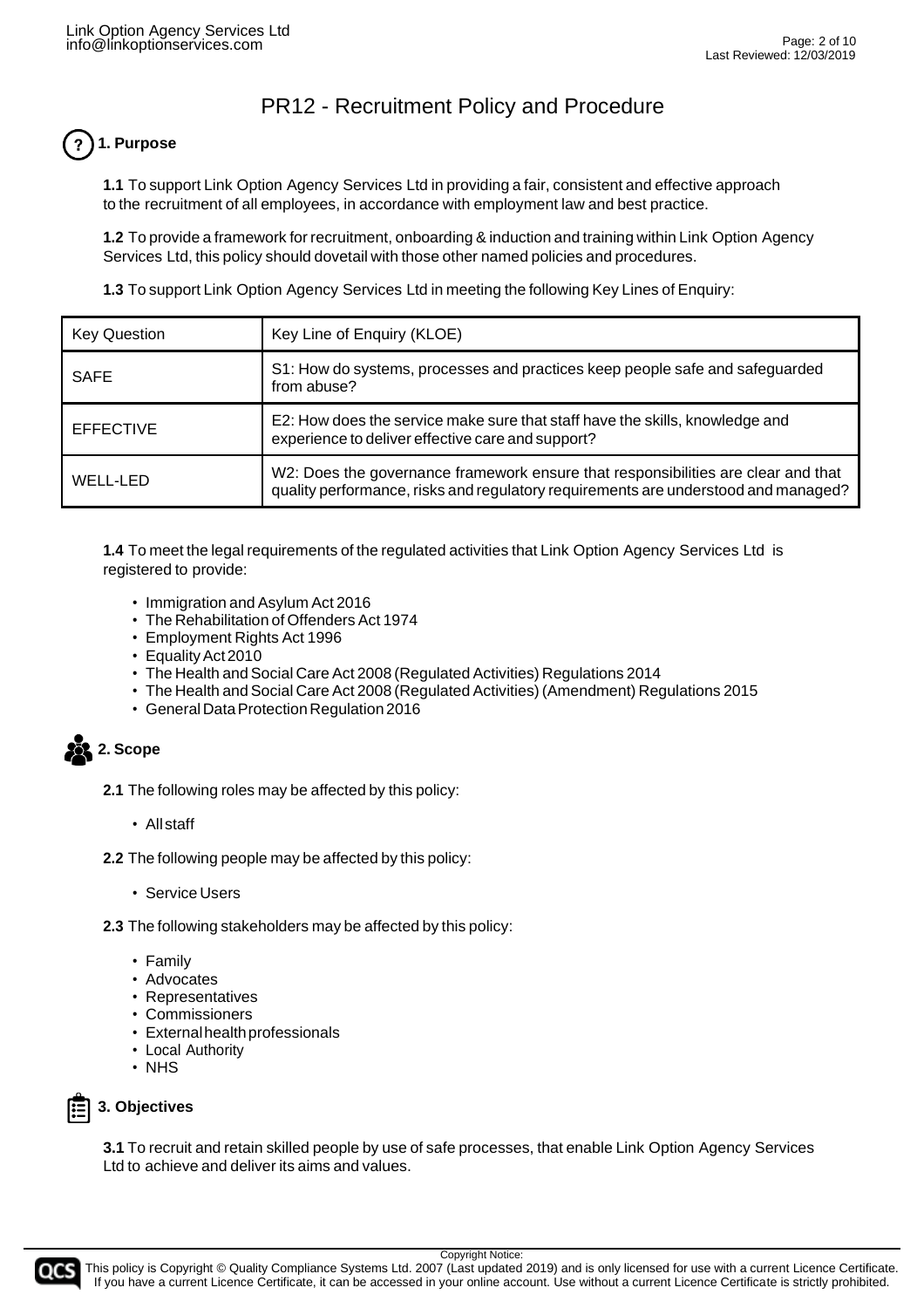# **4.Policy**

**4.1** It is the responsibility of our staff to:

- Comply with this policy and all related Link Option Agency Services Ltd recruitment procedures
- Ensure that all necessary pre-employment checks are carried out including, where applicable, temporary, secondment and agencystaff
- Maintain and update knowledge in relation to recruitment and procedures
- Ensure that recruitment is applied fairly to all
- Seek advice if information comes to light at any stage of the process which may impact on the employmentoffer
- Ensure that any member of staff responsible for the recruitment of others has the appropriate skills, experience and knowledge to undertake this role competently

**4.2** The interview stage of the recruitment process at Link Option Agency Services Ltd will assess the applicant against agreed standards and the interview will be documented. Specific attention will be given to avoiding discrimination of any kind. The recruitment framework will be achieved through values-based recruitment, as per the philosophy of care at Link Option Agency Services Ltd.

**4.3** Recruitment will be carried out by use of the suite of records for Link Option Agency Services Ltd. These templates are available for HR Managerto access for all elements of the recruitment process to ensure consistency and quality.

**4.4** Link Option Agency Services Ltd will have due regard and compliance with data protection legislation in relation to the archiving and retention of candidate application forms and associated documentation.

**4.5** Link Option Agency Services Ltd staff responsible for any aspect of recruitment will have an awareness and current knowledge of the impact of the EU settlement scheme on immigration and the workforce. Resources are available within the further reading section of this policy.

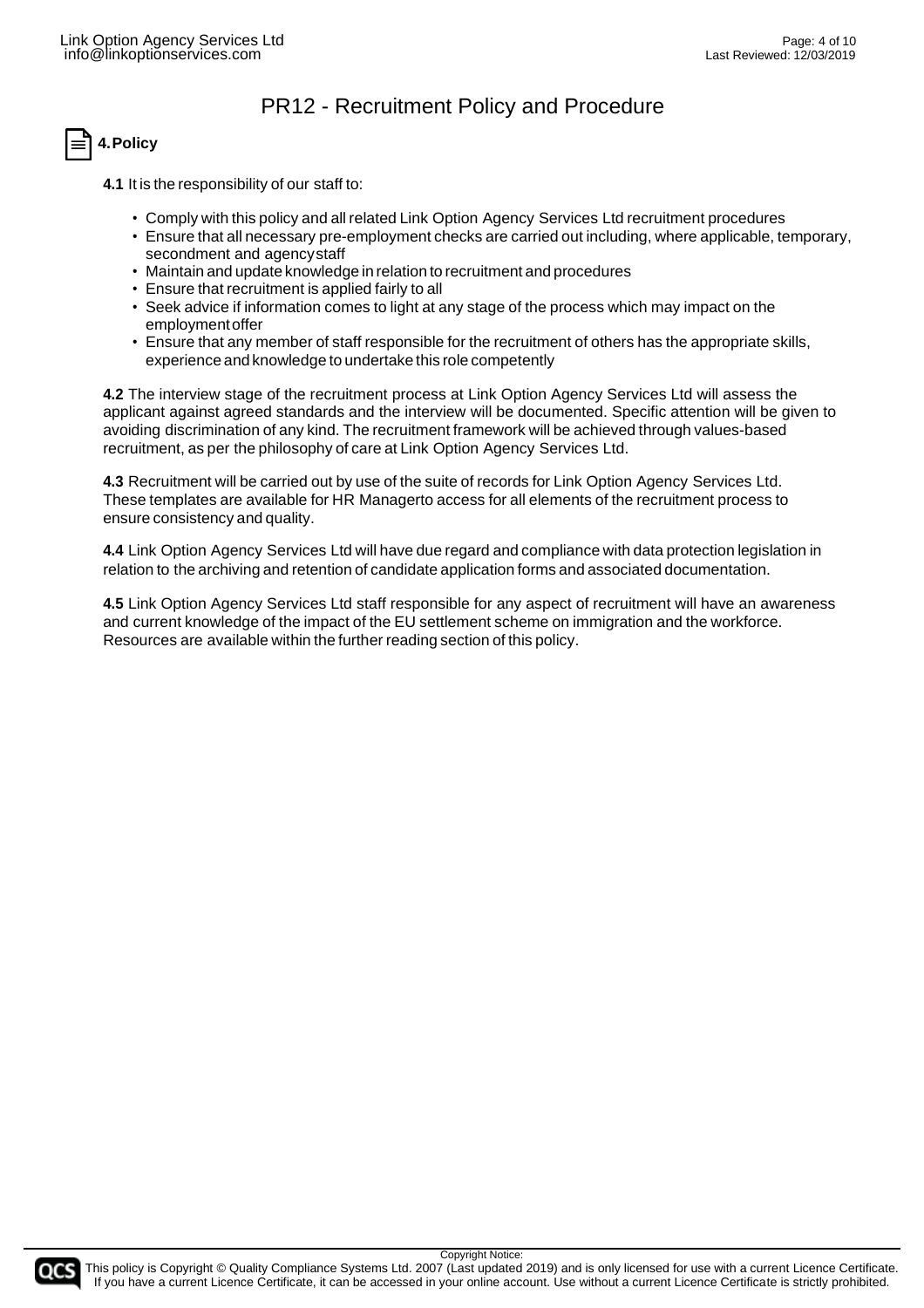# **5. Procedure**

#### **5.1 Identifying a Vacant Post**

When a vacancy arises, The HRM manager should consider the most appropriate way to cover the work. The Manager should review the staffing levels, skill mix and working patterns in their team to identify any potential redeployments.

The job description and person specification should be updated to reflect any additions or alterations of the role. Please refer to the suite of Link Option Agency Services Ltd job descriptions and person specifications which outline the key duties and responsibilities for safeguarding.

A document is available within the forms section to support rationalising the business case for filling a vacancy.

#### **5.2 Advertisement**

Alongside the job description and person specification, the advert for the role will be produced.

This shouldinclude:

- A statement of Link Option Agency Services Ltd values and its commitment to safe recruitment and working with vulnerable adults
- The job title, salary, hours and location
- The contract type
- The closing date and potential interview dates (if known)
- Contact details for further information and guidance on how to apply
- That the role will be subject to DBS checks
- The role, skills and qualifications necessary

The advert should be placed in the preferred sources as agreed by Link Option Agency Services Ltd and a copy of the vacancy accessible to staff, e.g. staff notice boards.

#### **5.3 Shortlisting**

Candidates need to complete an Application Form. CVs will not be accepted.

Shortlisting of received application forms should involve a process of reviewing the application against the person specification which should be carried out by two people. The job specification should be used to ensure a consistent approach is taken.

Whilst shortlisting, staff should check that the Application Form is fully complete and highlight any inconsistencies (such as gaps in employment) that can be addressed during the interview stage.

All candidates who meet the criteria and who have indicated that they have a disability will be automatically shortlisted and reasonable adjustments to the recruitment stages will be implemented to ensure candidates receive a fairprocess.

#### **5.4 Invitation to Interview**

Sufficient notice will be given to the candidate invited to interview.

When arranging the interview, staff must request the candidate brings ID with them, a copy of which will be held on the candidate's personnel file if successful.

For unsuccessful candidates, information will be retained and destroyed in line with the Archiving, Disposal and Storage of Records Policy and Procedure.

A template invitation to interview letter is available within the forms section of this policy.

#### **5.5 The Interview Process**

Before the interview day, staff should set time aside for a review of the shortlisted application forms or telephone screens.

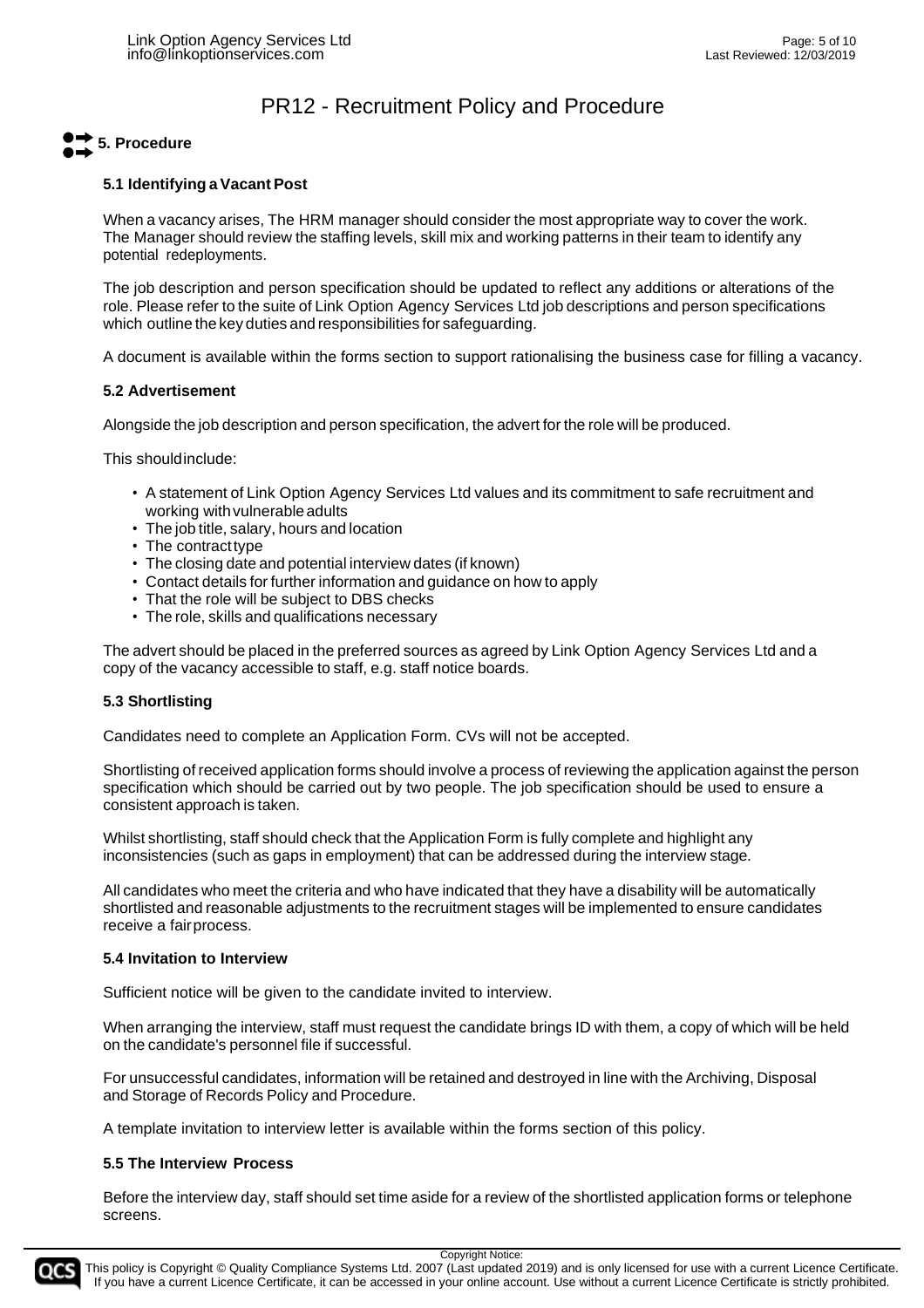#### Staff should:

- Check that educational qualifications are appropriate and adequate
- Check work history, note and investigate all periods of no work
- Note any declared requirements for adjustments for disability
- Check the suitability of the supplied references
- Check the applicant's Disclosure status

If any areas for further discussion are identified as above, these should be added to the interview questions.

Upon the interview day, staff should also:

- Check that identity has been clearly satisfied, and recent photographs supplied
- Check that all claimed relevant qualifications are accompanied by documentary evidence

Two people should conduct the interviews, one of whom should be the immediate supervisor or manager of the post being advertised. Interview questions should be agreed and standard for all candidates.

NB: If the interview is carried out by only one person as a result of staff resource issues on the day, the interviewer will be the immediate supervisor or manager of the post advertised and the interview will be preceded by a tour of Link Option Agency Services Ltd accompanied by a member of the staff team on duty. That team member will report their personal impressions of the candidate to the interviewer before the interview and will be consulted about the employment decision.

#### **5.6 Interview Environment**

An interview room should be prepared that enables the candidate to feel relaxed, whilst ensuring that interviews will be private and uninterrupted.

Where possible, arrangements should be made for someone to receive candidates at the door, with instructions to deliver them to a waiting area, making them feel welcome.

All members of staff should have been made aware that interviews are taking place, so that candidates are welcomed appropriately and the interviewer is informed of their arrival.

The candidate should be offered refreshments and supported to feel as comfortable as possible.

#### **5.7 During the Interview**

At the start of the interview, the interviewer should provide a brief outline of Link Option Agency Services Ltd philosophy and culture as well as gaining assurance of the role being interviewed for.

During the interview, all set questions should be asked, noting answers on the sheets provided.

The candidate should be informed that, if they are successful in their application, the job offer will be subject to the receipt of two satisfactory references, one of which must be from the previous employer and that they cannot start work until those references have been received in writing. They should also be informed that their appointment will be subject to satisfactory information being received from the DBS and that although they can start work before the reply is received, the offer of employment will be conditional on the content of the reply and cannot be confirmed until a satisfactory reply has been received.

On completion of interview questions, the candidate should be provided with the opportunity to ask any questions. The candidate should be thanked for attending and informed of when the decision will be made, and how they will be informed.

Once the candidate has left, the score sheet should be completed.

#### **5.8 Internal Candidate Interviews**

In the case of internal candidates, the full procedure detailed above will be carried out, but the completion of forms and interview questions will be adjusted to take account of prior employment with Link Option Agency Services Ltd.

#### **5.9 Post Interview**

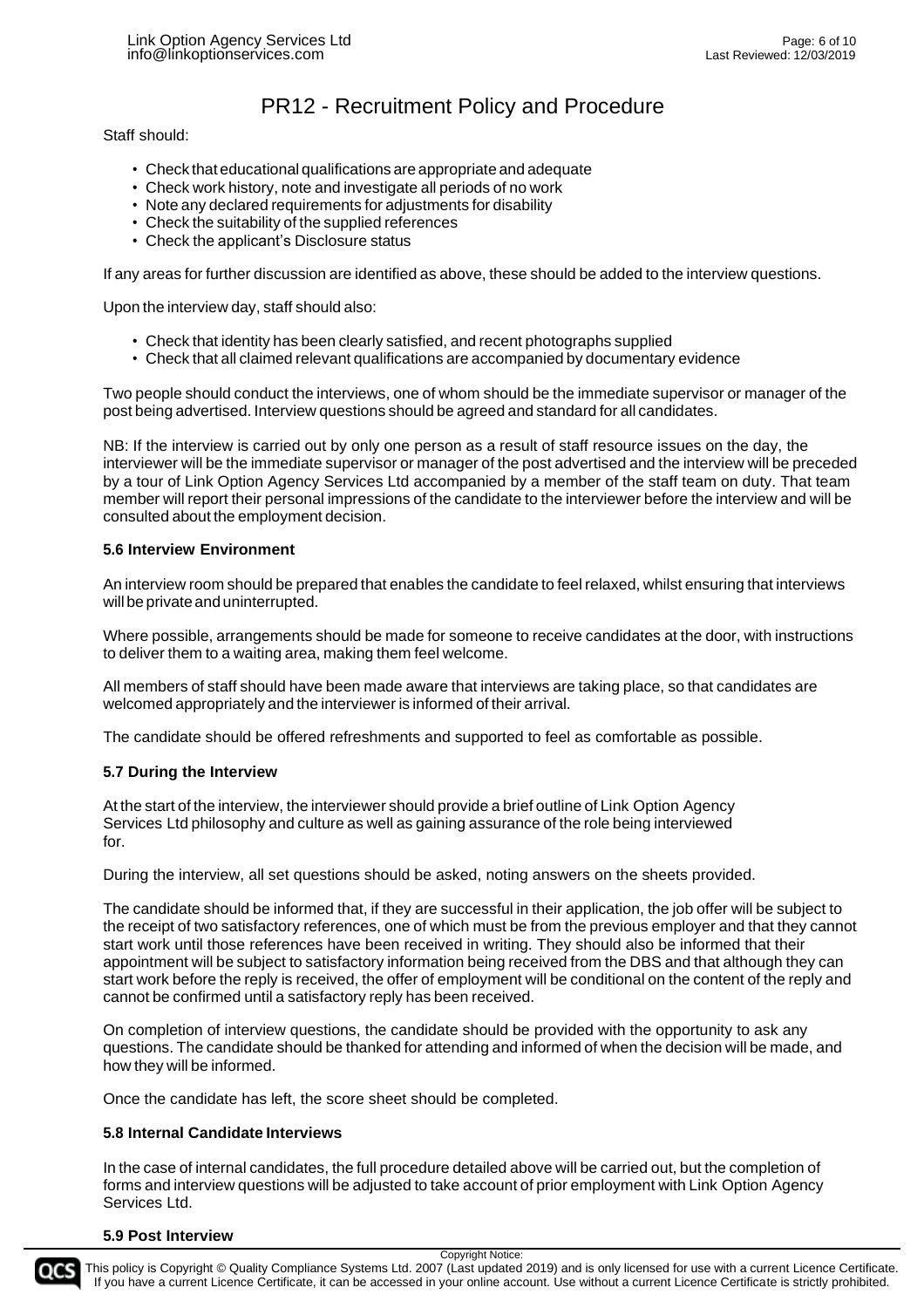Following each interview, all candidates should be reviewed to critically question all reasons for rejection and acceptance, with no discrimination. If the interviewer is unsure of their proposed decision, they MUST consult HR Manageror senior management for further guidance.

It is important that particularly comprehensive notes are made if the person(s) offered the post(s) is not the highest scoring candidate. The crossing out of notes is not permitted, and any alteration must be scored by allowing the original to be legible and signed by the person making the alteration.

For all accepted candidates, they should be contacted offering them the post. Staff should refer to the Induction and Onboarding Policy and Procedure for further guidance.

A rejection or a holding letter must be completed for every unsuccessful candidate, as appropriate.

#### **5.10 Eligibility to Work in the UK & Identity Checks**

Staff should refer to the Right To Work Policy and Procedure in place at Link Option Agency Services Ltd for full advice.

Staff should refer to [www.ukba.homeoffice.gov.uk](http://www.ukba.homeoffice.gov.uk/) for current information and support with all aspects of eligibility to work.

#### **5.11 References and DBS**

Staff should refer to the References Policy and Procedure and DBS Policy and Procedure for clear direction and support. Reference template letters can be found in the forms section of this policy.

#### **5.12 Qualifications**

Link Option Agency Services Ltd will ensure that where applicable to role, candidates have the necessary qualifications. All applicants are required to provide, at interview, evidence of any qualification that is required for the role. This evidence must then be photocopied and retained within the new employee's personnel record.

Registered body registration checks should be made accordingly when employing professionally registered individuals.

#### **5.13 Managing Conflicts of Interest**

Where there is a potential conflict of interest during the recruitment process, such as a candidate having a personal relationship with a member of staff, HR Managerwill refer to the Relationships at Work Policy and Procedure.

As a minimum:

- Job applicants will be required to declare on their application any personal/work relationship
- The prospective member of staff will not be interviewed by the person they have a personal relationship with
- The prospective member of staff will not be appointed into a post which results in a line management relationship with someone with whom they have a personal relationship

#### **5.14 Withdrawal of Offers**

If, after careful consideration, it is decided to withdraw the conditional offer of employment, the grounds for withdrawal must be very clear, e.g. due to unsatisfactory references or other employment checks and the offer of employment rescinded in writing. This decision must be made in conjunction with HR Manager or other senior management.

#### **5.15 Complaints**

Where an applicant, either internal or external, has a complaint about the recruitment process, they should direct their complaint in writing to HR Manager will follow the Complaints Policy and Procedure.

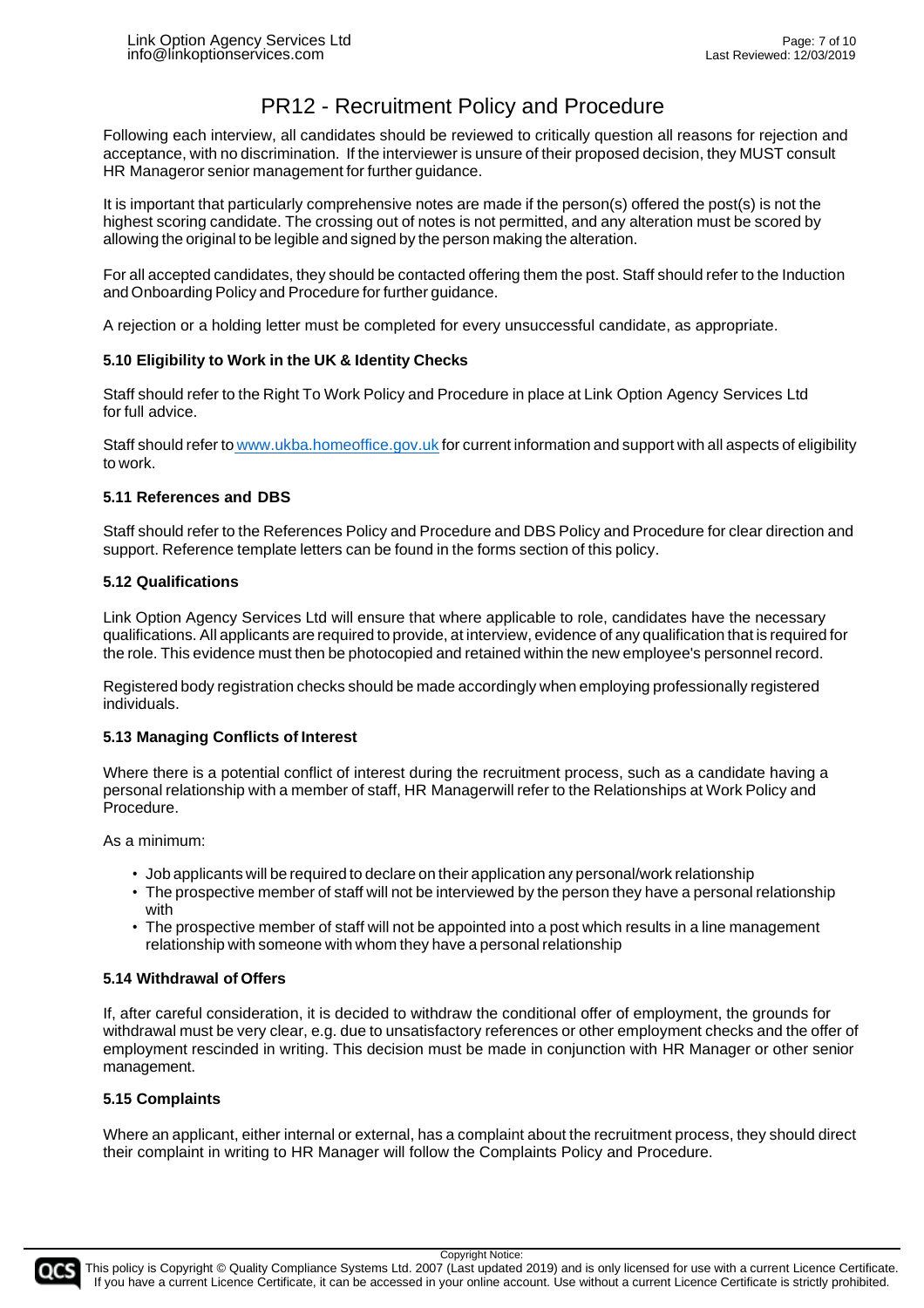### **6. Definitions**

#### **6.1 Candidate**

- A candidate is a person who has applied for a role
- They may be an existing employee or an external applicant
- The individual is known as a candidate until they commence employment when they become an employee

#### **6.2 Recruiting Manager**

- The recruiting manager is the manager of the vacant role who has taken responsibility for recruiting to the role
- They may be the line manager or another senior manager



Professionals providing this service should be aware of the following:

- A vacant post allows the opportunity to review staffing within Link Option Agency Services Ltd and ensure the needs of the Service Users are being met
- Job specifications and descriptions are subject to ongoing review and are adapted to meet the changing needs of Link Option Agency Services Ltd
- All candidates are subject to DBS, eligibility to work in England and identification checks
- A standardised approach is taken from application to interview to ensure that a fair and equal recruitment process is followed

### **Key Facts - People Affected by The Service**

People affected by this service should be aware of the following:

- Link Option Agency Services Ltd recruits staff who have the right skills, values and ability to do their jobs well
- There are robust procedures in place to ensure that only the right candidates are employed
- You are fully encouraged to be part of the interview process and can discuss this with Mr Hosea Bungwe

# **Further Reading**

As well as the information in the 'Underpinning Knowledge' section of the review sheet we recommend that you add to your understanding in this policy area by considering the following materials:

- **CQC:** [https://www.cqc.org.uk/guidance-providers/regulations-enforcement/regulation-19-fit-proper-persons](https://www.cqc.org.uk/guidance-providers/regulations-enforcement/regulation-19-fit-proper-persons-employed)[employed](https://www.cqc.org.uk/guidance-providers/regulations-enforcement/regulation-19-fit-proper-persons-employed)
- **GovernmentEqualitiesOffice-EqualityAct2010:**<https://www.gov.uk/guidance/equality-act-2010-guidance>
- **UKV&I-Tier 2Guidance:** [https://www.gov.uk/government/publications/guidance-on-application-for-uk-visa-as](https://www.gov.uk/government/publications/guidance-on-application-for-uk-visa-as-tier-2-worker) [-tier-2-worker](https://www.gov.uk/government/publications/guidance-on-application-for-uk-visa-as-tier-2-worker)
- **Information Commissioner'sOffice-Subject Access Requests:** [https://ico.org.uk/media/for](https://ico.org.uk/media/for-organisations/documents/2259722/subject-access-code-of-practice.pdf)[organisations/documents/2259722/subject-access-code-of-practice.pdf](https://ico.org.uk/media/for-organisations/documents/2259722/subject-access-code-of-practice.pdf)
- **CIPD** have a legal guide to managing a migrant workforce (released March 2018) as well as resources for post Brexit considerations: [https://www.cipd.co.uk/knowledge/fundamentals/emp-law/recruitment/migrant-workforce](https://www.cipd.co.uk/knowledge/fundamentals/emp-law/recruitment/migrant-workforce-guidance)[guidance](https://www.cipd.co.uk/knowledge/fundamentals/emp-law/recruitment/migrant-workforce-guidance)



Copyright Notice: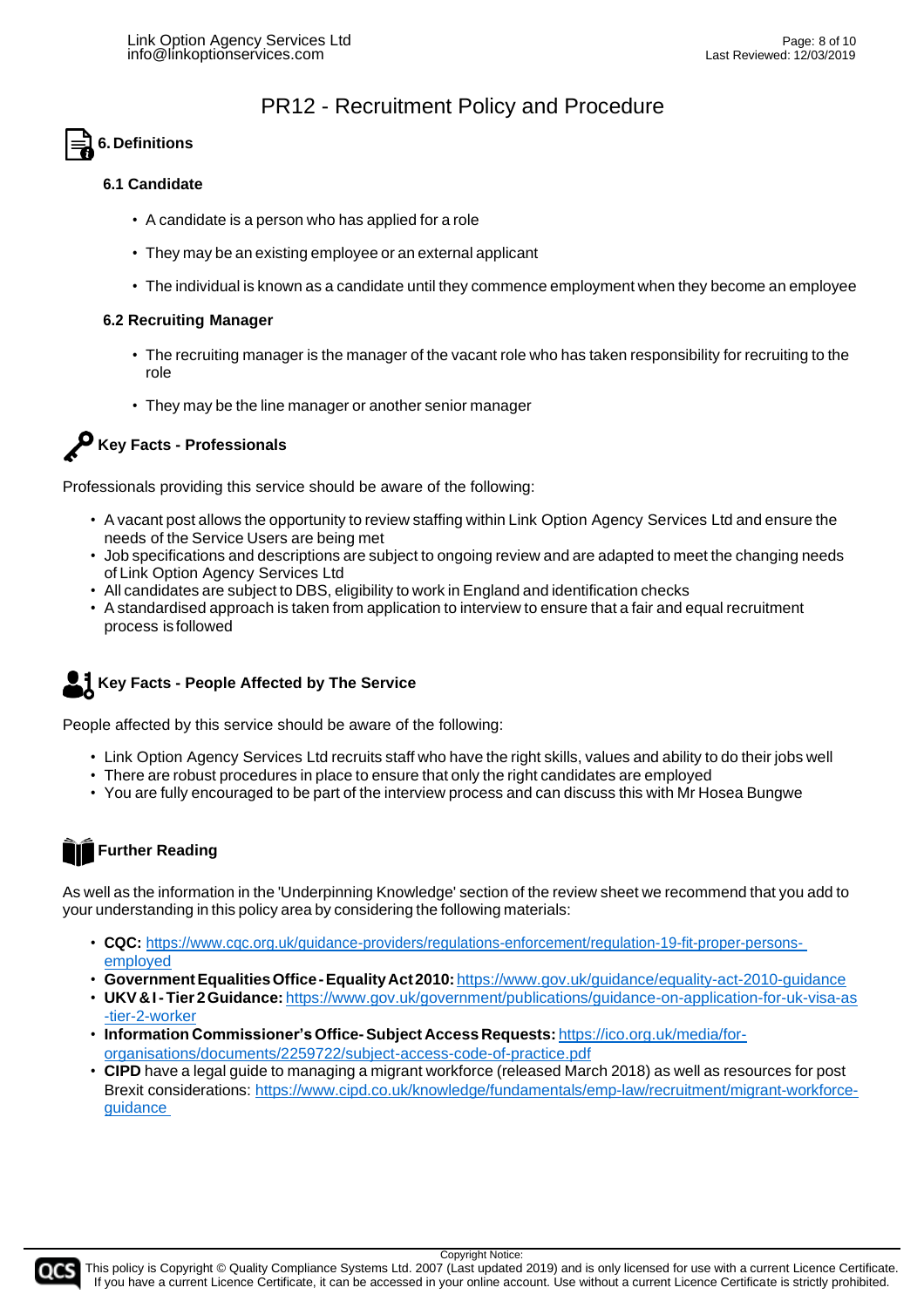#### စ္စ **Outstanding Practice**

To be 'Outstanding' in this policy area you could provide evidence that:

- Service Users are involved in the development of the service, such as in the interview and recruitment process and in identifying staffing needs
- Link Option Agency Services Ltd has clear strategies and effective recruitment practices to ensure that it appoints people who are both capable and motivated to provide high standards of care
- Link Option Agency Services Ltd uses a values-based recruitment processes to recruit people with the right behavioursandattitudes
- Link Option Agency Services Ltd has a robust approach to vetting new members of staff, reducing the risk of an unsuitable person being employed (e.g. follow up personal and professional references, look into their training records, focus on gaps in employment history, check how they would respond to certain scenarios)
- The wide understanding of the policy is enabled by proactive use of the QCS App

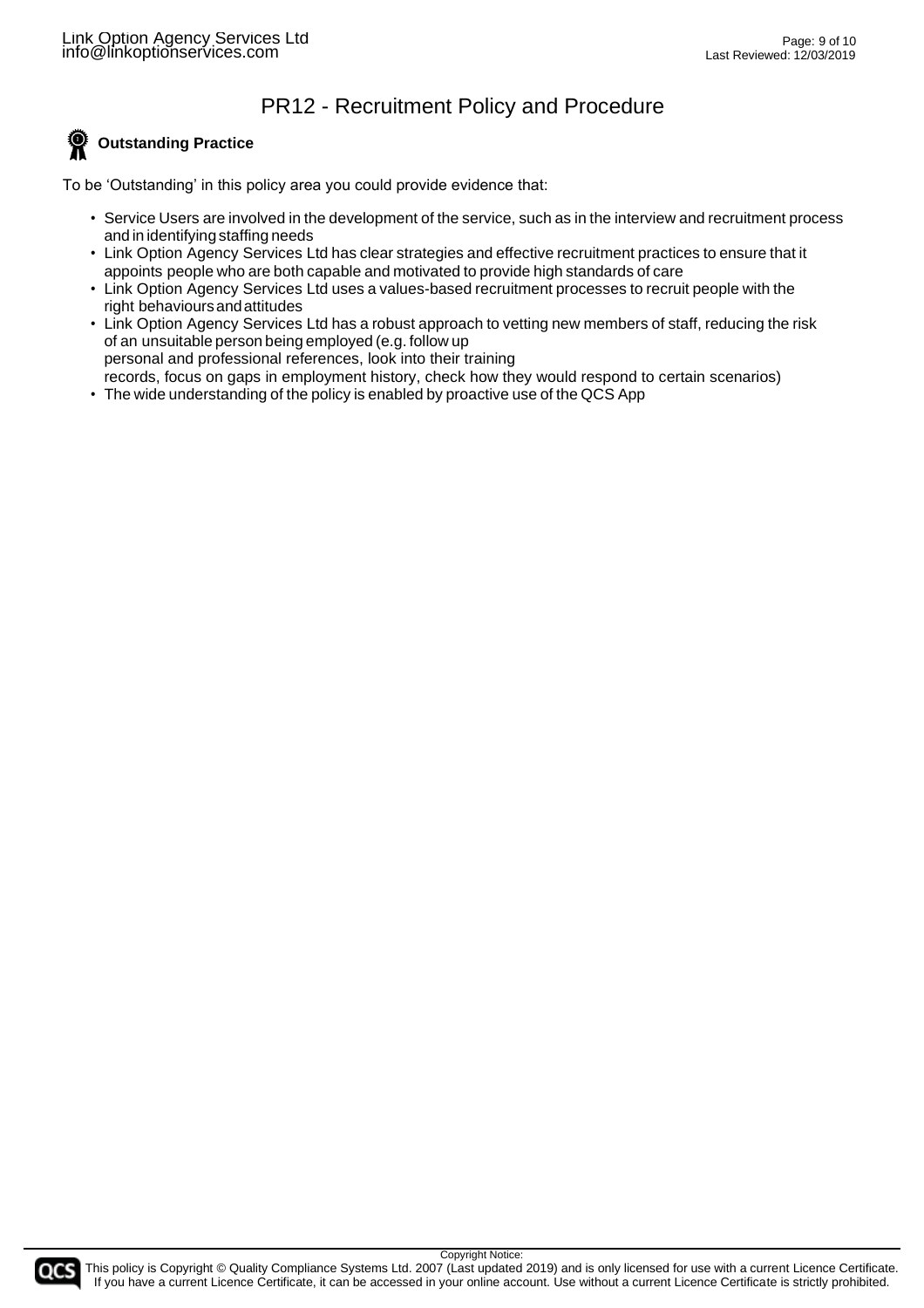

The following forms are included as part of this policy:

| <b>Title of form</b>                                      | When would the form be used?                                                                                              | <b>Created by</b> |
|-----------------------------------------------------------|---------------------------------------------------------------------------------------------------------------------------|-------------------|
| Vacancy Business Case - PR12                              | To rationalise the decision to advertise a<br>vacant post.                                                                | QCS               |
| Telephone Enquiry Interview Screening<br>Form - PR12      | To support shortlisting of candidates via<br>telephone screening.                                                         | QCS               |
| Person Specification - PR12                               | To support candidate awareness of<br>requirements for role and to be used for<br>shortlisting and post interview scoring. | QCS               |
| Values-Based Recruitment Screening Form<br>$-$ PR12       | To identify that all candidates applying have<br>the right values.                                                        | QCS               |
| Application Form - PR12                                   | To be completed by all candidates before an<br>interview.                                                                 | QCS               |
| Interview Invite Letter Template - PR12                   | To be sent to all candidates shortlisted for<br>interview.                                                                | QCS               |
| Interview Preparation Form - PR12                         | To record planned interview and add any<br>identified discussion areas from the<br>application form.                      | QCS               |
| Values-Based Interview Questions - PR12                   | To be agreed prior to the interview.                                                                                      | QCS               |
| Interview Scoring Record - PR12                           | To be completed once each candidate<br>leaves the interview. Each interviewer to<br>complete separately.                  | QCS               |
| <b>Identity Check - PR12</b>                              | To confirm during interview the identification<br>of the candidate.                                                       | QCS               |
| Recruitment Further Investigation Record -<br><b>PR12</b> | To record any discrepancies during the<br>recruitment process and any action taken.                                       | QCS               |
| Template Rejection Letters - PR12                         | To be used when a candidate has not been<br>successful, including one with an option to<br>keep application on file.      | QCS               |
| Reference Request - PR12                                  | To request references from previous<br>employers upon offer of post.                                                      | QCS               |
| Character Reference - PR12                                | Where a candidate cannot provide any<br>employer references.                                                              | QCS               |



This policy is Copyright © Quality Compliance Systems Ltd. 2007 (Last updated 2019) and is only licensed for use with a current Licence Certificate. If you have a current Licence Certificate, it can be accessed in your online account. Use without a current Licence Certificate is strictly prohibited.

Copyright Notice: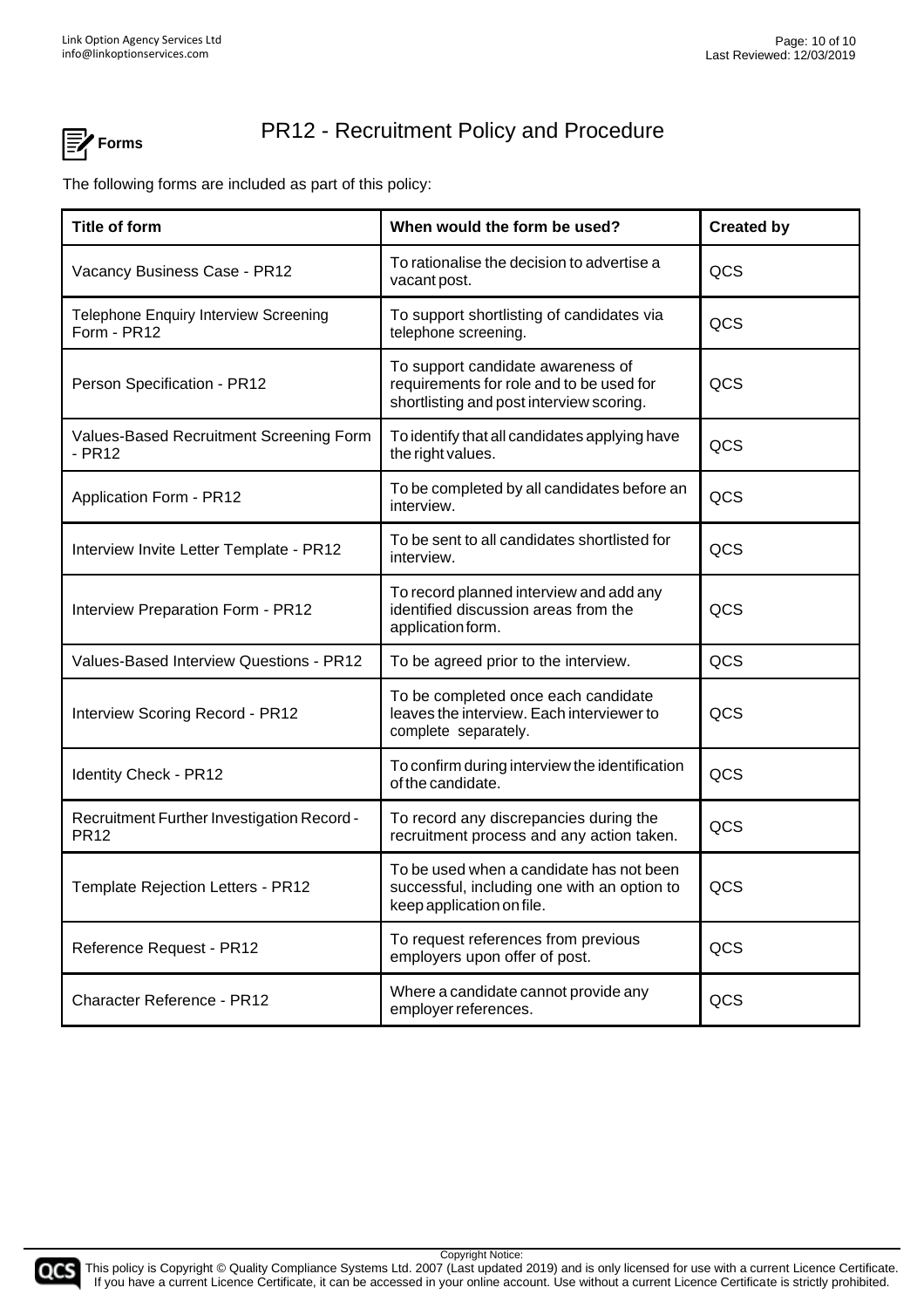# Vacancy Business Case - PR12

| Replacement                                             |  |  |
|---------------------------------------------------------|--|--|
| Name of person to be replaced:                          |  |  |
| Job Title of person to be replaced:                     |  |  |
| Reason for replacement:                                 |  |  |
|                                                         |  |  |
|                                                         |  |  |
| Hours per week of person to be replaced:                |  |  |
| Rate of pay of person to be replaced:                   |  |  |
| Notes:                                                  |  |  |
|                                                         |  |  |
|                                                         |  |  |
| <b>New Post</b>                                         |  |  |
| Reason for new appointment:                             |  |  |
|                                                         |  |  |
|                                                         |  |  |
| Weekly cost of new appointment:                         |  |  |
| Benefits of new appointment:                            |  |  |
|                                                         |  |  |
|                                                         |  |  |
| Signed (Registered Manager):                            |  |  |
| <b>Authorised (Link Option Agency Services</b><br>Ltd): |  |  |



Copyright Notice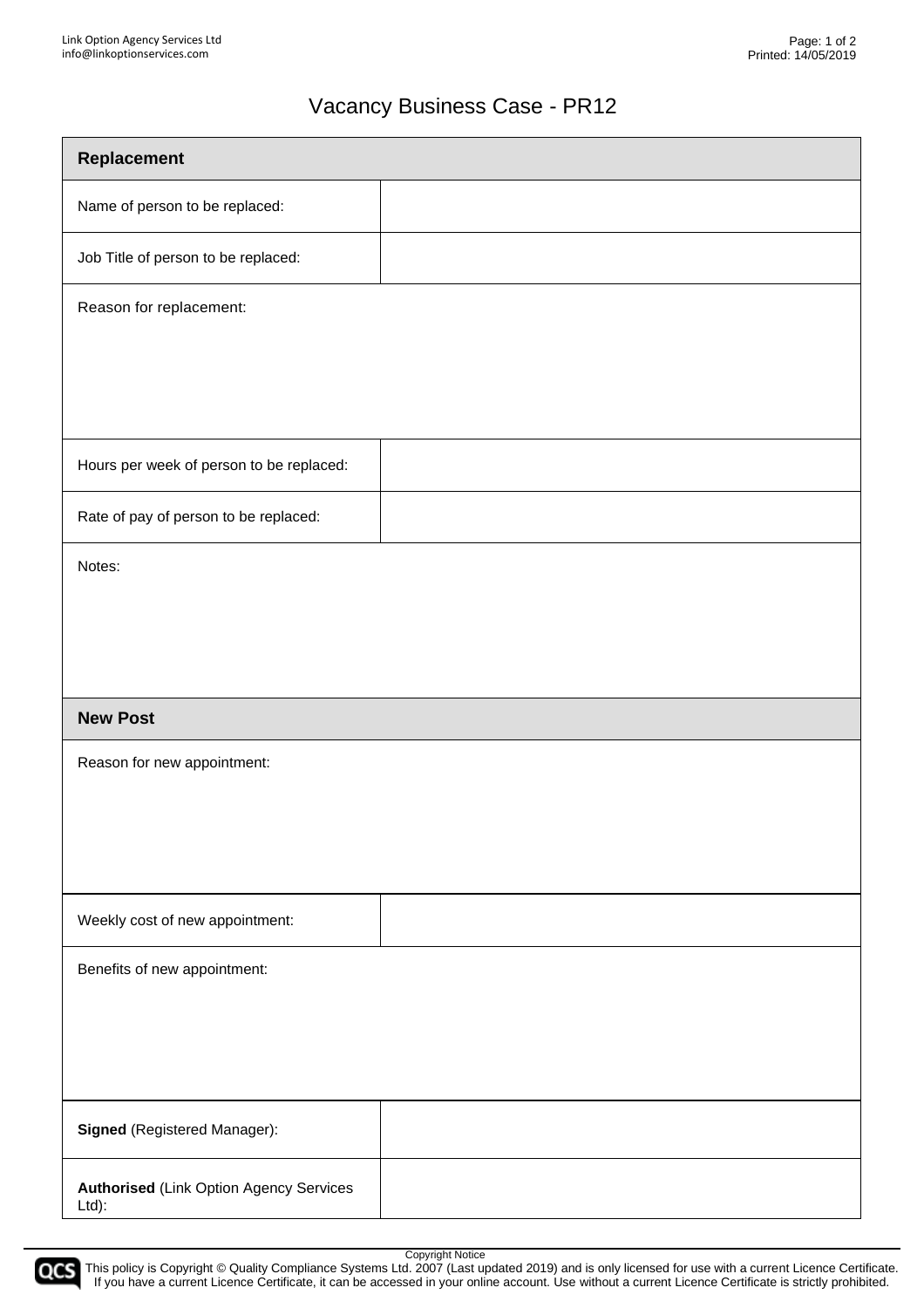# Vacancy Business Case - PR12

This page is deliberately left blank

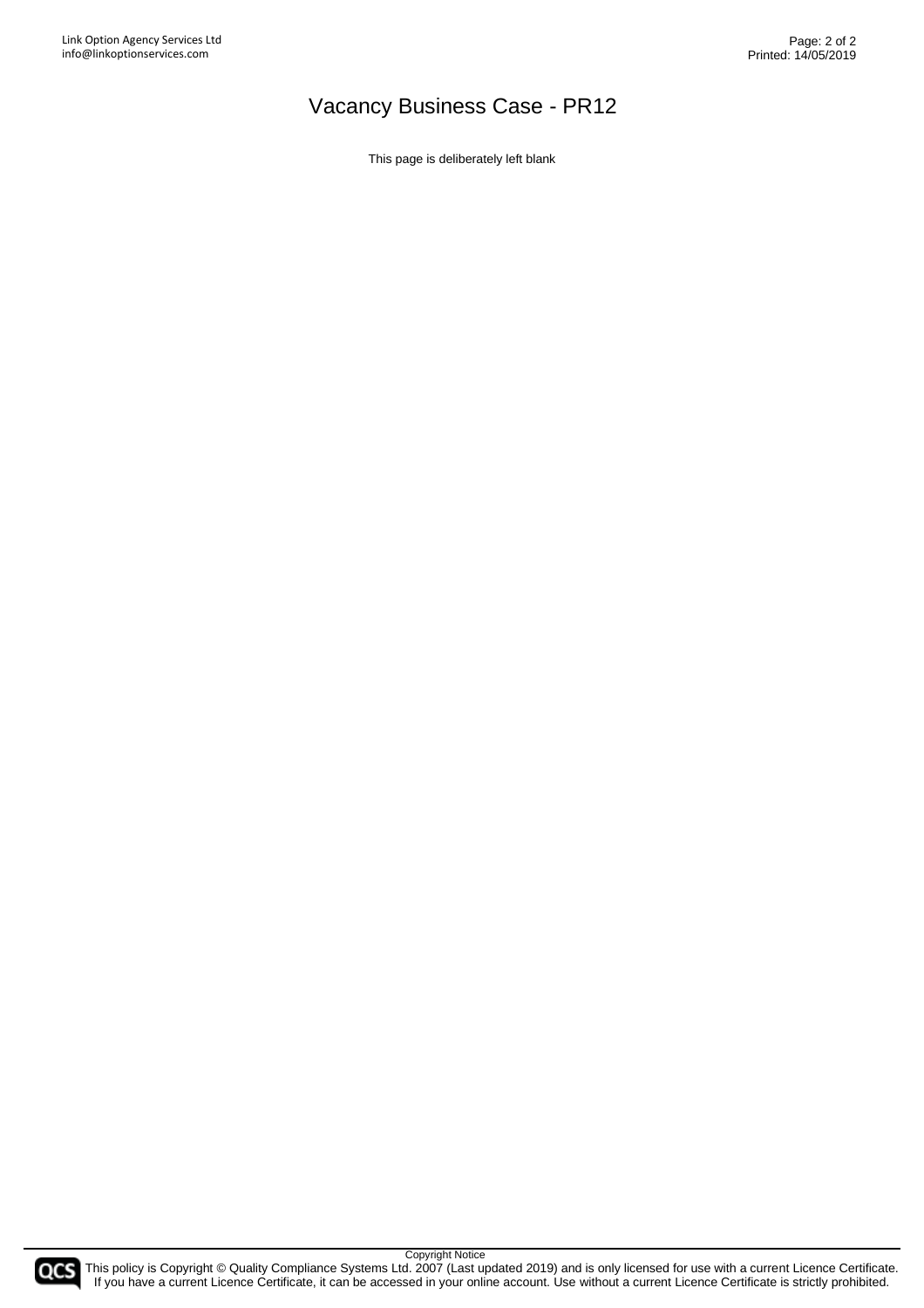# Telephone Enquiry Interview Screening Form -PR12

| Date call received:                                                   | By:   |  |
|-----------------------------------------------------------------------|-------|--|
| <b>Personal Details</b>                                               |       |  |
| Where did you find out about the vacancy?                             |       |  |
| Name:                                                                 |       |  |
| Address:                                                              |       |  |
|                                                                       |       |  |
| Telephone number (Home):                                              | Work: |  |
| <b>Position and Experience</b>                                        |       |  |
| Position applied for $-$ (if carer $-$ confirm that they are over 16) |       |  |
| Appropriate experience:                                               |       |  |
|                                                                       |       |  |
|                                                                       |       |  |
|                                                                       |       |  |
| Previous employer:                                                    |       |  |
| Position held:                                                        |       |  |
| Length of service:                                                    |       |  |
| Rate of pay:                                                          |       |  |
| Reason for leaving:                                                   |       |  |
|                                                                       |       |  |
|                                                                       |       |  |
|                                                                       |       |  |

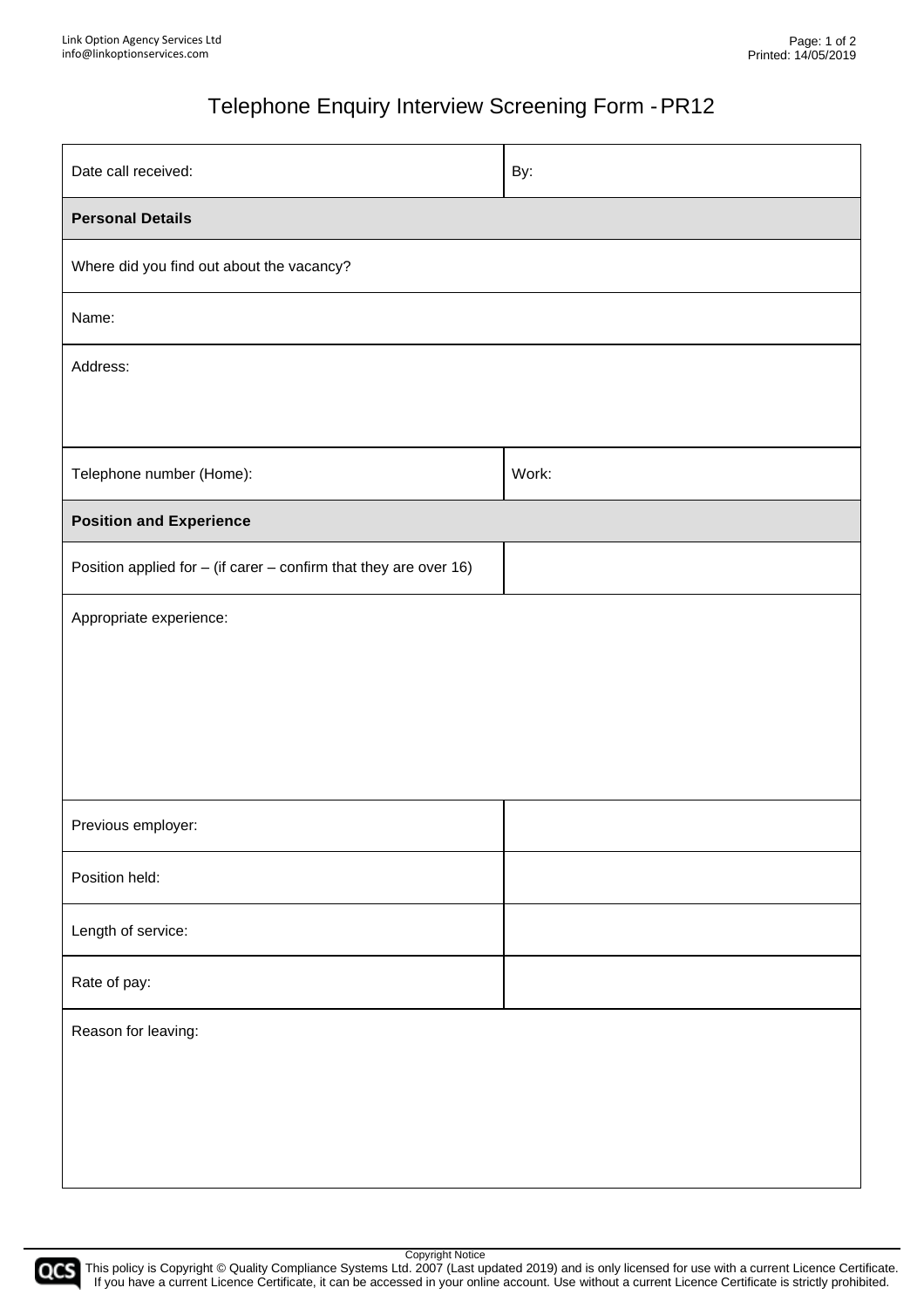### Telephone Enquiry Interview Screening Form -PR12

**Any other relevant comments:**

#### **Progress to interview?**

Yes – Arrange to attend for interview. Tell them that Link Option Agency Services Ltd are an equal opportunity employer and ask whether they require any particular arrangements to be made for them to be able to attend the interview.

**No** – Inform not suitable - Giving reasons. Record reasons in box above. Keep this record.

#### **Data Protection**

Seek consent for the recording of the above information and the holding of this data for the duration of the application process. Advise that sharing of this data will only be with those that are part of the interview process.

#### **Individual Interviews**

**Application**: Send the application form alongside an invite to interview letter or advise the candidate that an application form must be completed upon arrival to interview.

**Ask them to bring with them:** Two recent 'head and shoulders' photographs, photographic identification, a recent utility bill, valid National Insurance card (or other proof of right to work) and original copies of all qualifications/registration.



Copyright Notice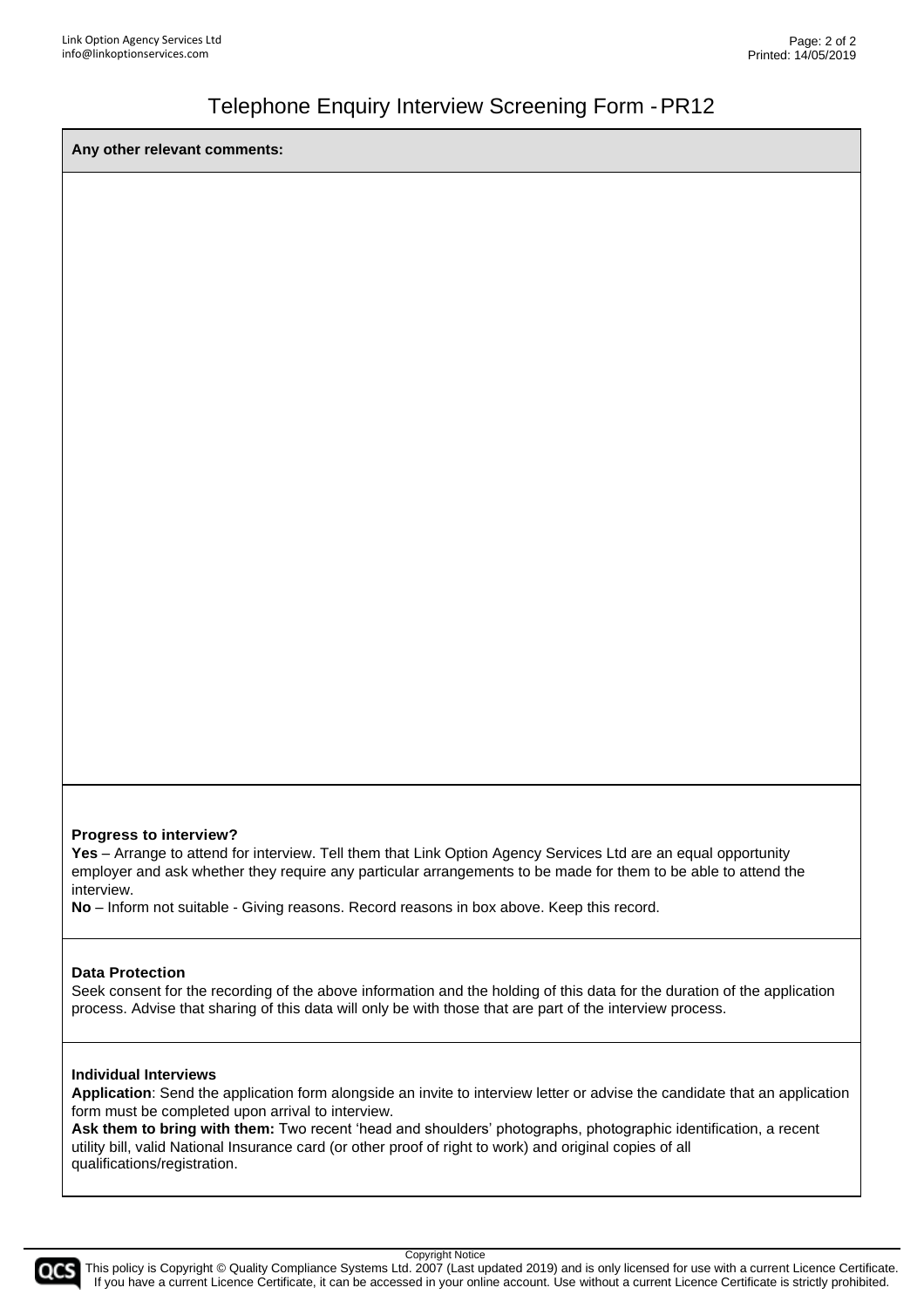# Person Specification - PR12

#### **\*To be provided alongside the appropriate job description**

| <b>Job Title:</b>                                                                                                                                                                                                                                                                                                                                                                                                                                                                                                                                                                                              |                  |                  |
|----------------------------------------------------------------------------------------------------------------------------------------------------------------------------------------------------------------------------------------------------------------------------------------------------------------------------------------------------------------------------------------------------------------------------------------------------------------------------------------------------------------------------------------------------------------------------------------------------------------|------------------|------------------|
| <b>Values</b>                                                                                                                                                                                                                                                                                                                                                                                                                                                                                                                                                                                                  | <b>Essential</b> | <b>Desirable</b> |
| <b>Dignity and Respect</b>                                                                                                                                                                                                                                                                                                                                                                                                                                                                                                                                                                                     |                  |                  |
| • Treat people with dignity and respect and practice in line with the Equality Act<br>2010<br>• Ability to listen, consider and communicate in an open, accurate and clear<br>way<br>• Able to maintain dignity and comfort (especially during intimate or sensitive<br>moments)<br>• Understanding of keeping personal information confidential and promoting<br>Service User's rights with choice about how they want to be supported<br>• Having respect for Service Users, their families and their environments at all<br>times<br>• Managing sensitively behaviours that have the potential to challenge |                  |                  |
| <b>Learning and Development</b><br>• Has a commitment to learning and development, aware of self and<br>willingness to reflect on own practice and how this can be improved<br>• Honest and transparent with the courage to speak up if something is wrong<br>• Able to support and develop Service Users, colleagues and others, with a<br>willingness to share knowledge and best practice as well as contribute to new<br>ideas and suggestions for better outcomes                                                                                                                                         |                  |                  |
| <b>Team Work</b><br>• Works with colleagues to enable, empower and encourage each other and<br>Service Users to do things for themselves. Ability to form professional                                                                                                                                                                                                                                                                                                                                                                                                                                         |                  |                  |
| relationships and commit to achieving goals and objectives<br>• Ability to communicate effectively and handover information to colleagues and<br>others within the Multi-disciplinary Team<br>• Able to prioritise and understand other people's priorities whilst respecting<br>their choices with the ability to adapt to suit individual needs and situations<br>• Willingness to develop professional relationships with other professionals and<br>agencies to gain further information and support                                                                                                       |                  |                  |
| <b>Quality and Safety</b>                                                                                                                                                                                                                                                                                                                                                                                                                                                                                                                                                                                      |                  |                  |
| • Dedicated to delivering support to Service Users in a person-centred manner<br>where each Service User is at the centre of everything<br>• Supports others in a warm, kind, empathetic and reliable manner with integrity<br>and professionalism<br>• Can respond calmly to events and able to support Service User with positive<br>risk whilst communicating the consequences of risk with others<br>• Takes personal responsibility and understands professional's boundaries<br>• Has the courage to raise concerns around practice that could impact the<br>outcomes for Service Users                  |                  |                  |

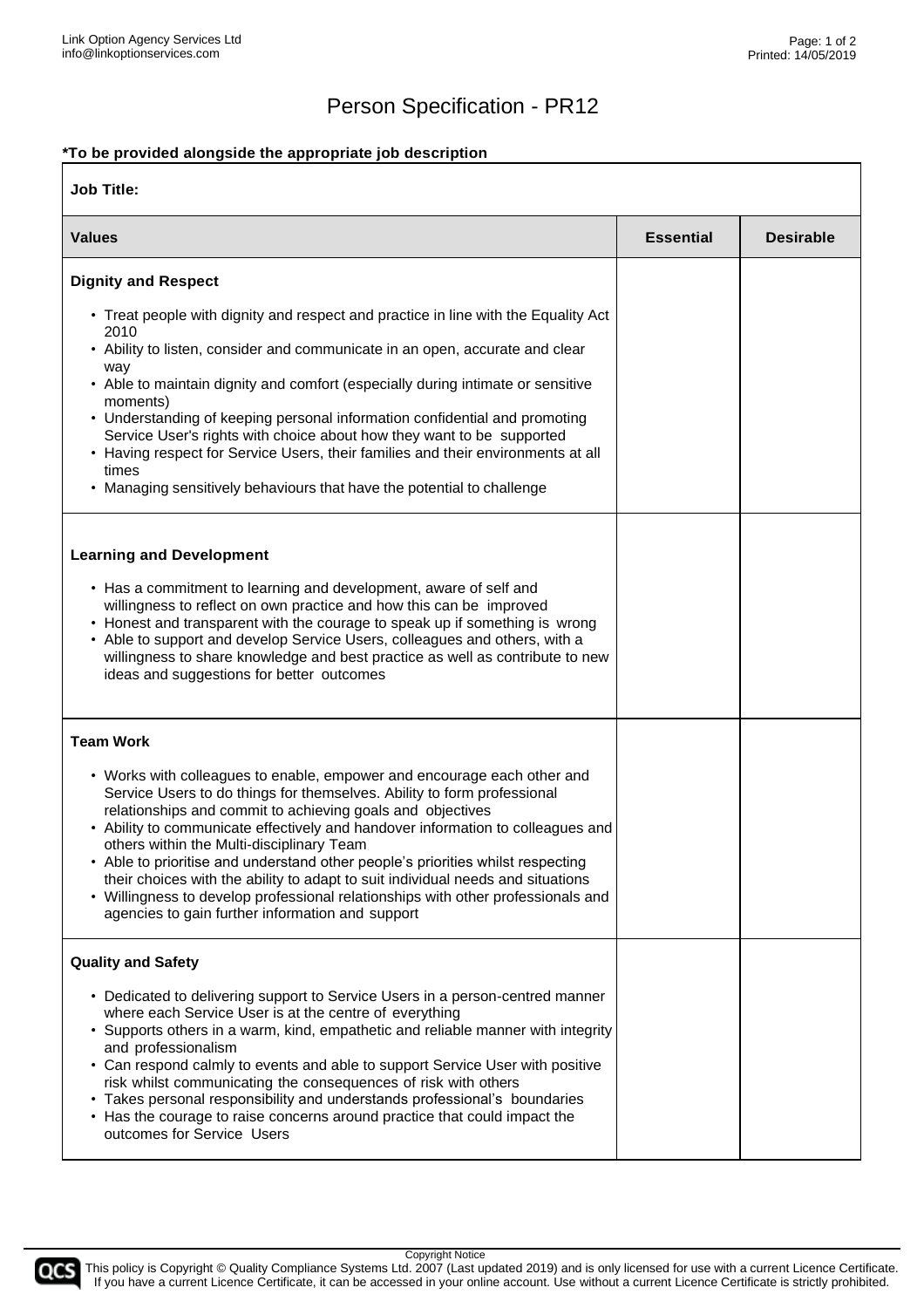# Person Specification - PR12

| <b>Education and Qualifications</b>                                                               | <b>Essential</b> | <b>Desirable</b> |
|---------------------------------------------------------------------------------------------------|------------------|------------------|
| A good standard of general education                                                              |                  |                  |
| RQF Diploma, relevant certificates appropriate to role applied for                                |                  |                  |
| Good English - Written and verbal                                                                 |                  |                  |
| Training - COSHH, H&S, Moving and Handling                                                        |                  |                  |
|                                                                                                   |                  |                  |
|                                                                                                   |                  |                  |
|                                                                                                   |                  |                  |
| <b>Experience</b>                                                                                 | <b>Essential</b> | <b>Desirable</b> |
| Previous experience of working in similar environment                                             |                  |                  |
| Previous experience of working in a similar role                                                  |                  |                  |
| Experience of working with people, in particular those that may have additional<br>support needs. |                  |                  |
|                                                                                                   |                  |                  |
|                                                                                                   |                  |                  |
| Role Specific Skills (add in accordance with role (refer to the job<br>description))              | <b>Essential</b> | <b>Desirable</b> |
|                                                                                                   |                  |                  |
|                                                                                                   |                  |                  |
|                                                                                                   |                  |                  |
|                                                                                                   |                  |                  |

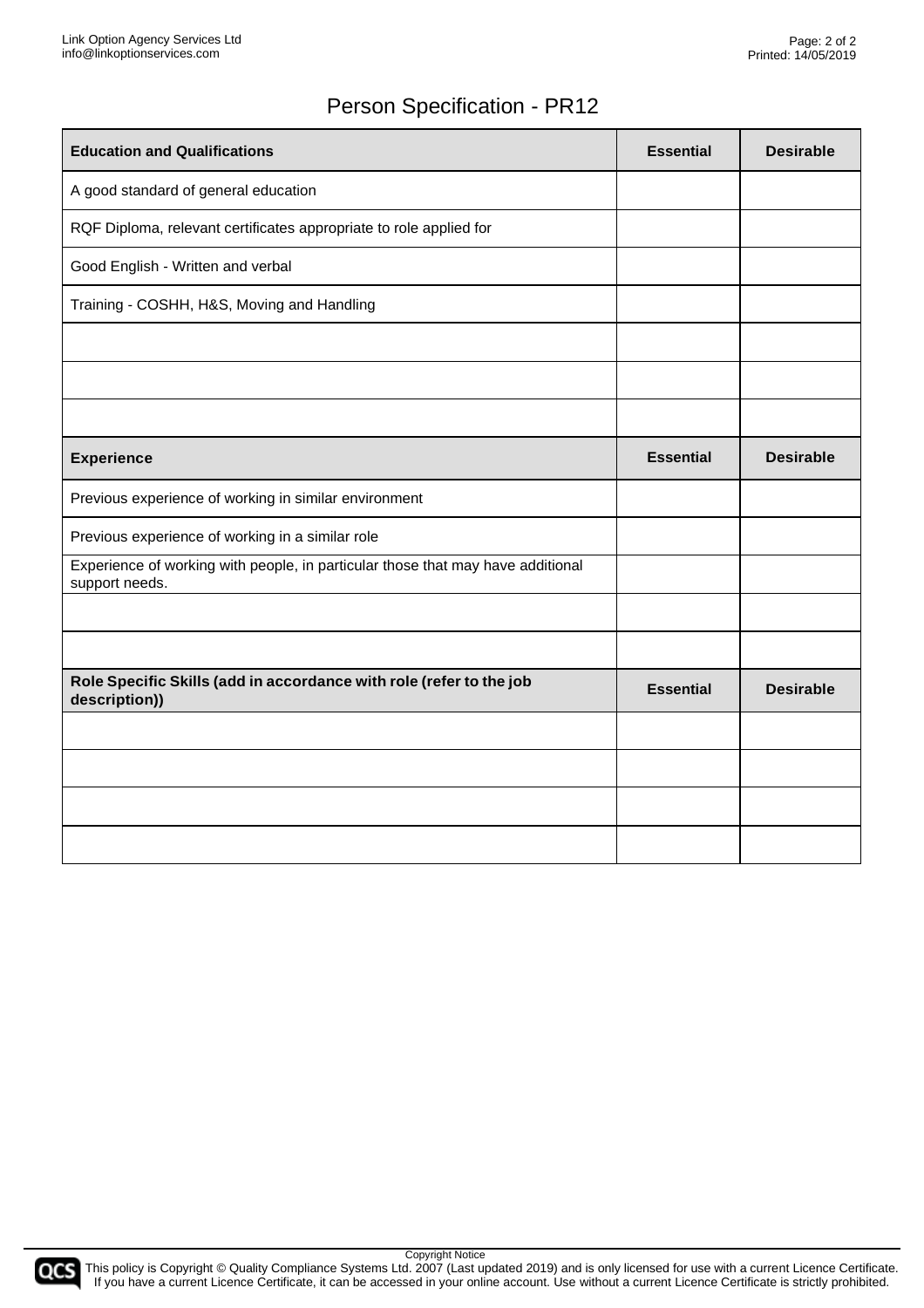### Values-Based Recruitment Screening Form - PR12

#### **This should be completed before attending the interview by the applicant and discussed at interview**

| If I were a Service User in Link<br>Option Agency Services Ltd, I<br>would like:                                               |  |
|--------------------------------------------------------------------------------------------------------------------------------|--|
| I believe that the Service User's<br>family and relatives would like<br>the following from Link Option<br>Agency Services Ltd: |  |
| I believe that I can support a<br>Service User in Link Option<br><b>Agency Services Ltd</b><br>because:                        |  |
| As a member of the team at Link<br>Option Agency Services Ltd, I feel<br>valued when:                                          |  |
| I believe that a good relationship<br>between me and the Service<br>User depends on:                                           |  |
| I believe that I learn best when:                                                                                              |  |
| I believe that a good working<br>team is made by:                                                                              |  |
| I believe that my role in relation<br>to the Service User is:                                                                  |  |
| My other beliefs and values of<br>relevance to my job are:                                                                     |  |

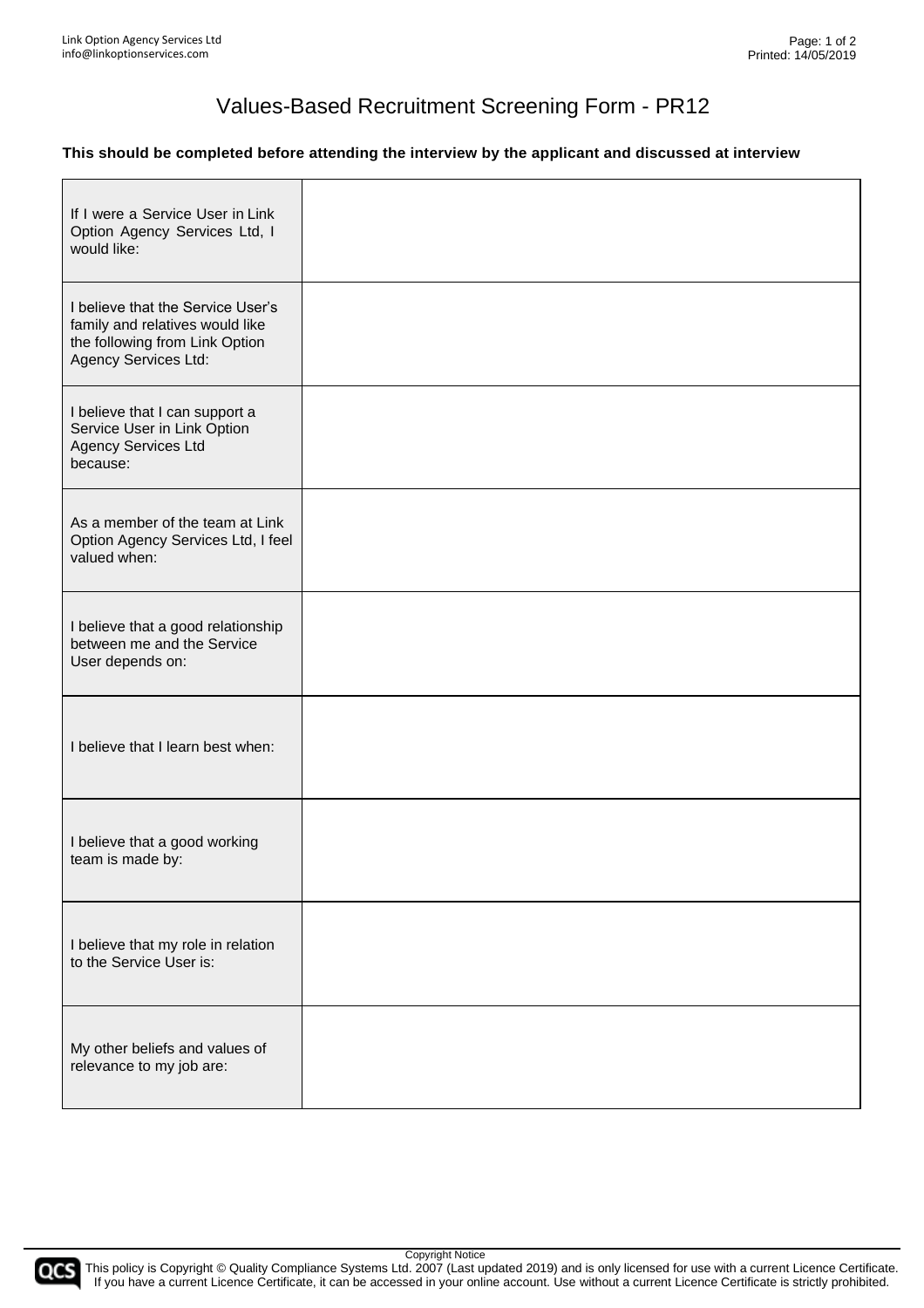# Values-Based Recruitment Screening Form - PR12

This page is deliberately left blank

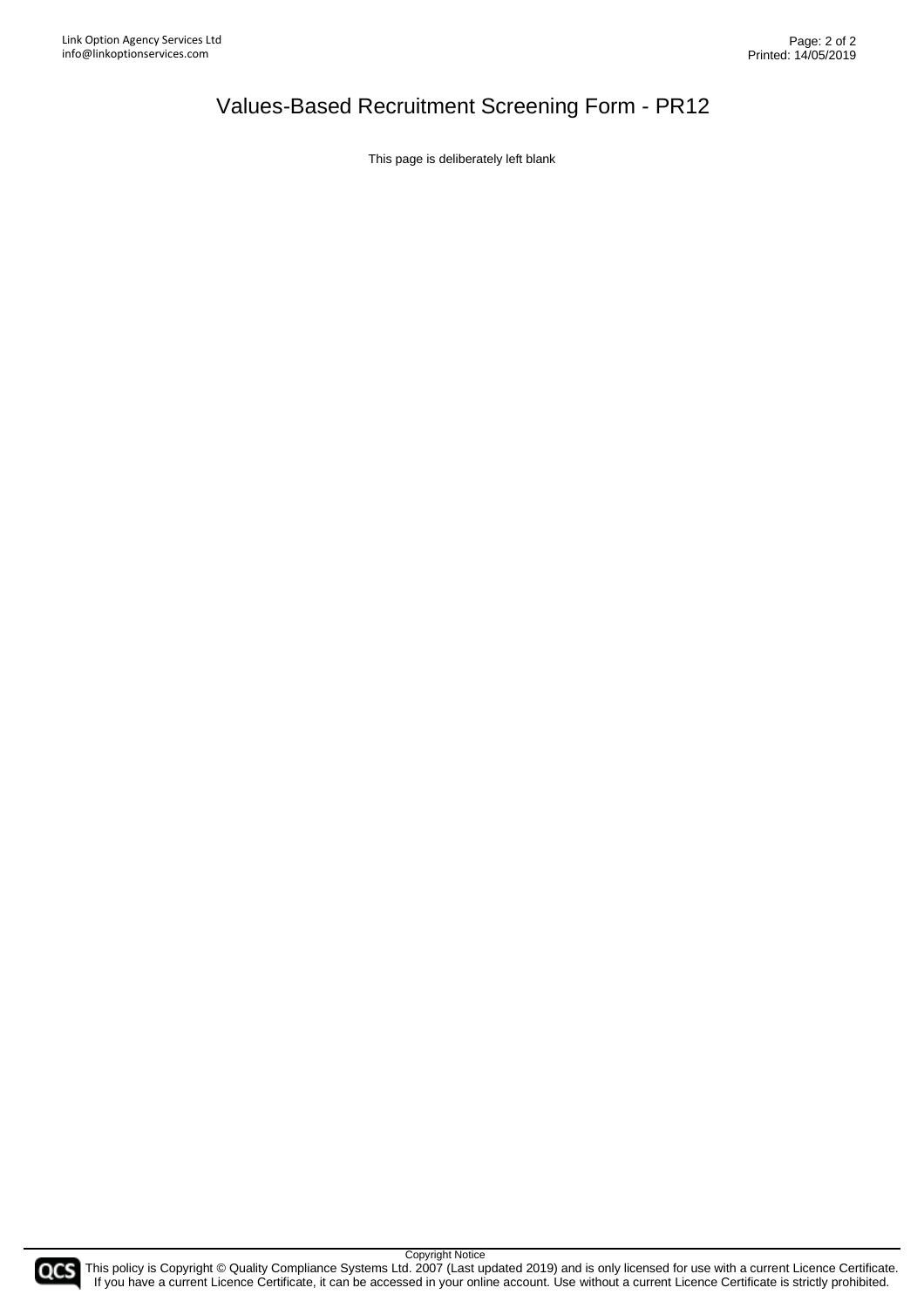Please ensure you complete the application form in full as we cannot accept CVs. Please complete with black ink and block capitals. This form will be kept in confidence.

Please note that no applicant will be unfairly discriminated against. This includes discrimination on account of age, cultural/religious/political belief, disability, ethnicity, gender, race, relationship status, sexual orientation, and/or Trade Union membership or stewardship.

If you have any special requirements to support you to complete this form (e.g. the need for large print or additional time) .

| <b>Position</b>                                                                                                                                                                                                                                                                                                                                                                                                                                                                              |                                                                    |  |
|----------------------------------------------------------------------------------------------------------------------------------------------------------------------------------------------------------------------------------------------------------------------------------------------------------------------------------------------------------------------------------------------------------------------------------------------------------------------------------------------|--------------------------------------------------------------------|--|
| Position applied for:                                                                                                                                                                                                                                                                                                                                                                                                                                                                        |                                                                    |  |
| Preferred employment type (e.g. part time, full time):                                                                                                                                                                                                                                                                                                                                                                                                                                       |                                                                    |  |
| <b>Personal Details</b>                                                                                                                                                                                                                                                                                                                                                                                                                                                                      |                                                                    |  |
| Surname:                                                                                                                                                                                                                                                                                                                                                                                                                                                                                     | First name(s):                                                     |  |
| <b>Current Address:</b>                                                                                                                                                                                                                                                                                                                                                                                                                                                                      | Postcode:                                                          |  |
|                                                                                                                                                                                                                                                                                                                                                                                                                                                                                              |                                                                    |  |
| Telephone number (home):                                                                                                                                                                                                                                                                                                                                                                                                                                                                     | Telephone number (mobile):                                         |  |
| Email address:                                                                                                                                                                                                                                                                                                                                                                                                                                                                               |                                                                    |  |
| Own Transport                                                                                                                                                                                                                                                                                                                                                                                                                                                                                | How long has your licence been held?                               |  |
| Yes/No                                                                                                                                                                                                                                                                                                                                                                                                                                                                                       |                                                                    |  |
| Details:                                                                                                                                                                                                                                                                                                                                                                                                                                                                                     |                                                                    |  |
|                                                                                                                                                                                                                                                                                                                                                                                                                                                                                              |                                                                    |  |
| Are you a United Kingdom (UK), European<br>Community (EC) or European Economic Area (EEA)<br>National (please circle)?                                                                                                                                                                                                                                                                                                                                                                       | National Insurance Number:                                         |  |
| YES / NO                                                                                                                                                                                                                                                                                                                                                                                                                                                                                     | Are you are related to a member of staff or Service User at Link   |  |
| If no, please detail current immigration status and the<br>relevant visa currently held (including Visa number):                                                                                                                                                                                                                                                                                                                                                                             | Option Agency Services Ltd, please circle only:<br><b>YES / NO</b> |  |
|                                                                                                                                                                                                                                                                                                                                                                                                                                                                                              |                                                                    |  |
| <b>Equality Act 2010</b>                                                                                                                                                                                                                                                                                                                                                                                                                                                                     |                                                                    |  |
| Under the Equality Act 2010 the definition of disability is if you have a physical or mental impairment that has a<br>'substantial' and 'long-term' adverse effect on your ability to carry out normal day to day activities. Further information<br>regarding the definition of disability can be found at: www.gov.uk/definition-of-disability-under-equality-act-2010<br>Reasonable adjustments will be made available should you be invited to interview. According to the definition of |                                                                    |  |
| disability do you consider yourself to have a disability?                                                                                                                                                                                                                                                                                                                                                                                                                                    |                                                                    |  |

#### **YES / NO / Prefer not to discuss**



This policy is Copyright © Quality Compliance Systems Ltd. 2007 (Last updated 2019) and is only licensed for use with a current Licence Certificate. If you have a current Licence Certificate, it can be accessed in your online account. Use without a current Licence Certificate is strictly prohibited.

Copyright Notice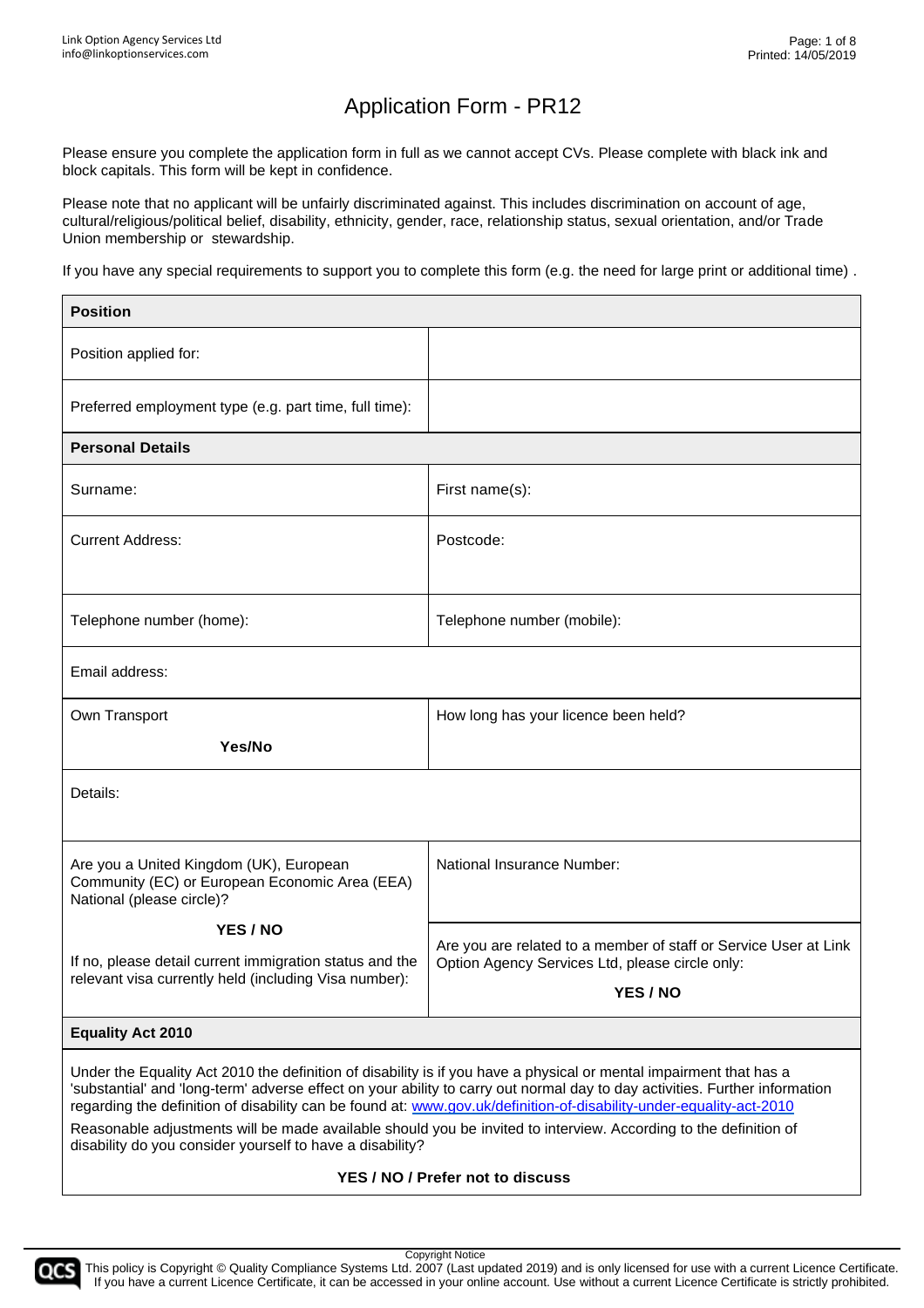#### **Education**

| <b>School/College/University</b> | Examinations Passed, Qualifications Gained and year obtained<br>(All qualifications will be subject to a satisfactory check). |
|----------------------------------|-------------------------------------------------------------------------------------------------------------------------------|
|                                  |                                                                                                                               |
|                                  |                                                                                                                               |
|                                  |                                                                                                                               |
|                                  |                                                                                                                               |

### **Training Courses Attended Or Completing**

| <b>Subject</b><br>(evidence of attending courses is<br>required) | <b>Location/Details</b> | <b>Date</b> |
|------------------------------------------------------------------|-------------------------|-------------|
|                                                                  |                         |             |
|                                                                  |                         |             |
|                                                                  |                         |             |
|                                                                  |                         |             |

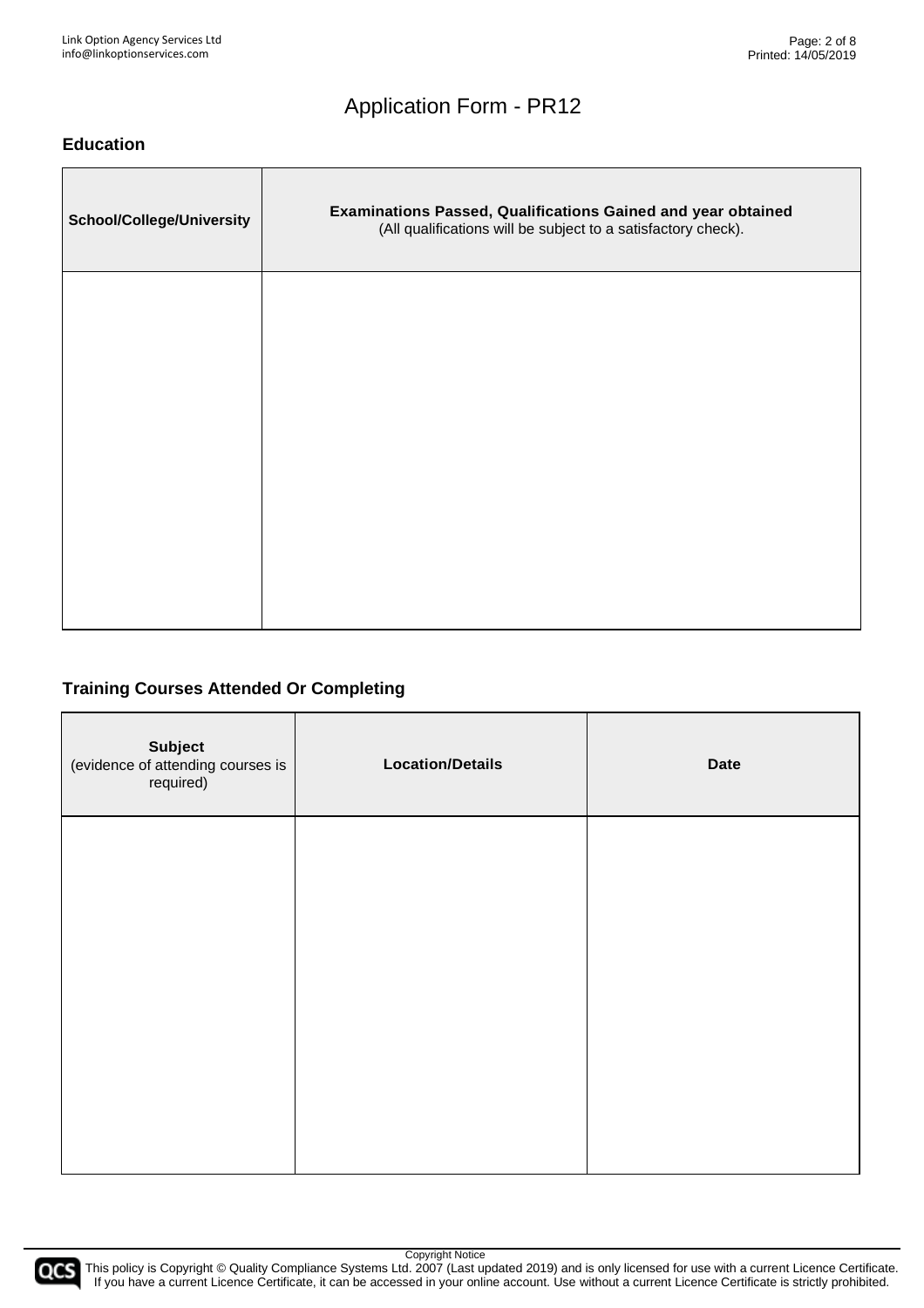#### **Employment History**

Please record below the details of your full employment history beginning with your current or most recent first. Use a separate attached sheet if required; please sign the sheet(s).

| Name and address of your most<br>recent/last employer:              |  |
|---------------------------------------------------------------------|--|
| Start date and end date:                                            |  |
| Nature of business:                                                 |  |
| Position held and reason for leaving:                               |  |
| Salary / Rate:                                                      |  |
|                                                                     |  |
| Name and address of employer<br>prior to the employer listed above: |  |
| Start date and end date:                                            |  |
| Nature of business:                                                 |  |
| Position held and reason for leaving:                               |  |
| Salary / Rate:                                                      |  |
|                                                                     |  |
| Name and address of employer<br>prior to the employer listed above: |  |
| Start date and end date:                                            |  |
| Nature of business:                                                 |  |
| Position held and reason for leaving:                               |  |
| Salary / Rate:                                                      |  |

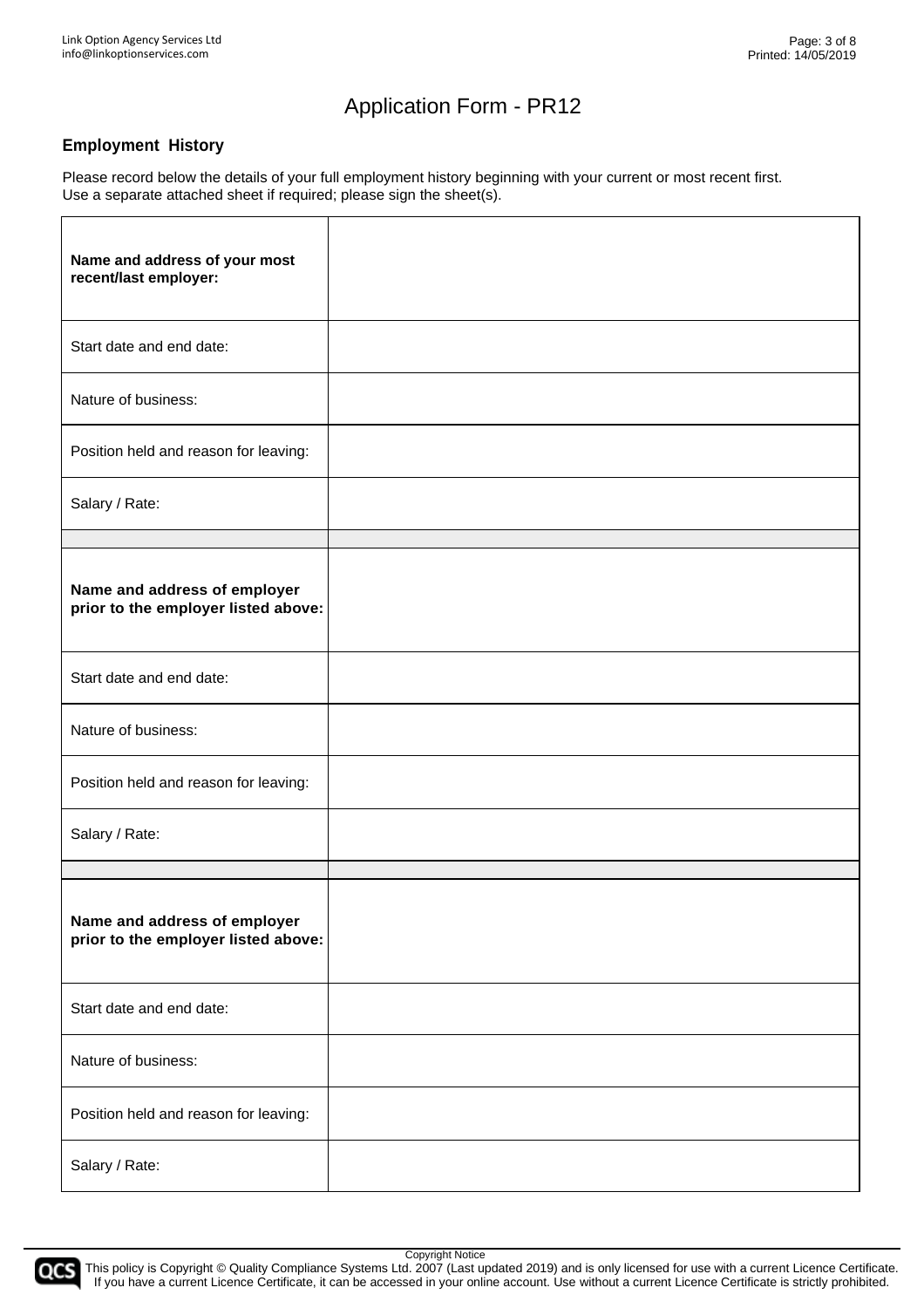| Name and address of employer<br>prior to the employer listed above: |  |
|---------------------------------------------------------------------|--|
| Start date and end date:                                            |  |
| Nature of business:                                                 |  |
| Position held and reason for leaving:                               |  |
| Salary / Rate:                                                      |  |

Please detail here any gaps in employment and state why:

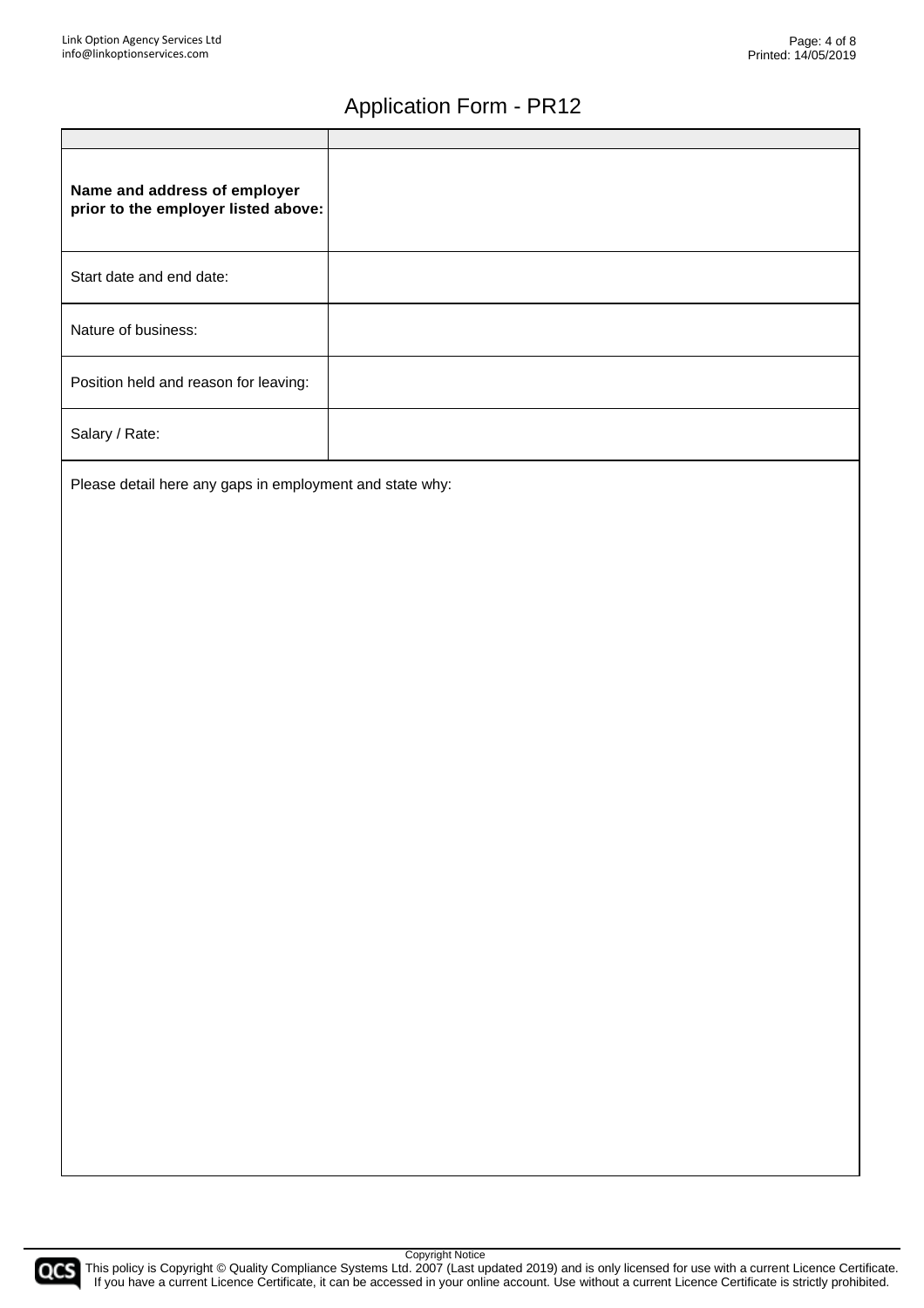#### **Supporting Statement**

Please add here your reasons for applying. You should refer to the job description and person specification to guide you. It would also be of value to describe particular strengths and talents that set you apart from others as well as including skills gained from work, home and other activities.



COCS This policy is Copyright © Quality Compliance Systems Ltd. 2007 (Last updated 2019) and is only licensed for use with a current Licence Certificate. If you have a current Licence Certificate, it can be accessed in your online account. Use without a current Licence Certificate is strictly prohibited.

Copyright Notice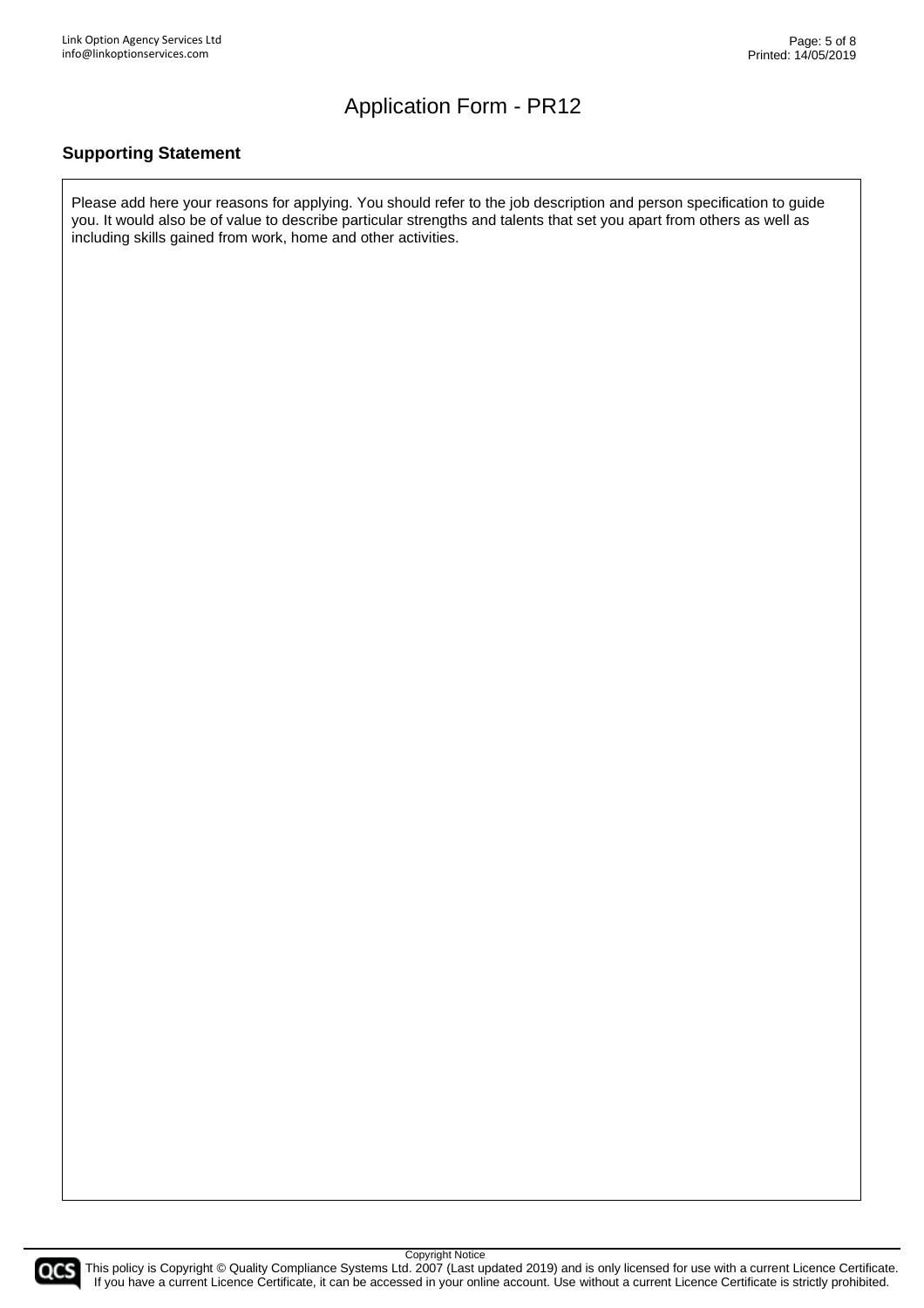#### **Referees**

You must provide references from your two most recent employers. Please provide a character reference if you are unable to obtain two professional references, e.g. in the case of an applicant who has been raising children for ten years. All will be contacted, therefore please inform the referees of the fact that you have used their name. If you are unable to provide the required references, please discuss the matter with us.

| <b>Current or Most Recent Employer</b>    |
|-------------------------------------------|
| Name:                                     |
| <b>Address:</b>                           |
| Postcode:                                 |
| Tel No:                                   |
| Job title:                                |
|                                           |
| <b>Previous Employer To The One Above</b> |
| Name:                                     |
| <b>Address:</b>                           |
| Postcode:                                 |
| Tel No:                                   |
| Job title:                                |

| <b>Character Reference</b> |
|----------------------------|
| Name:                      |
| Address:                   |
| Postcode:                  |
| Tel No:                    |
| Relationship to you:       |

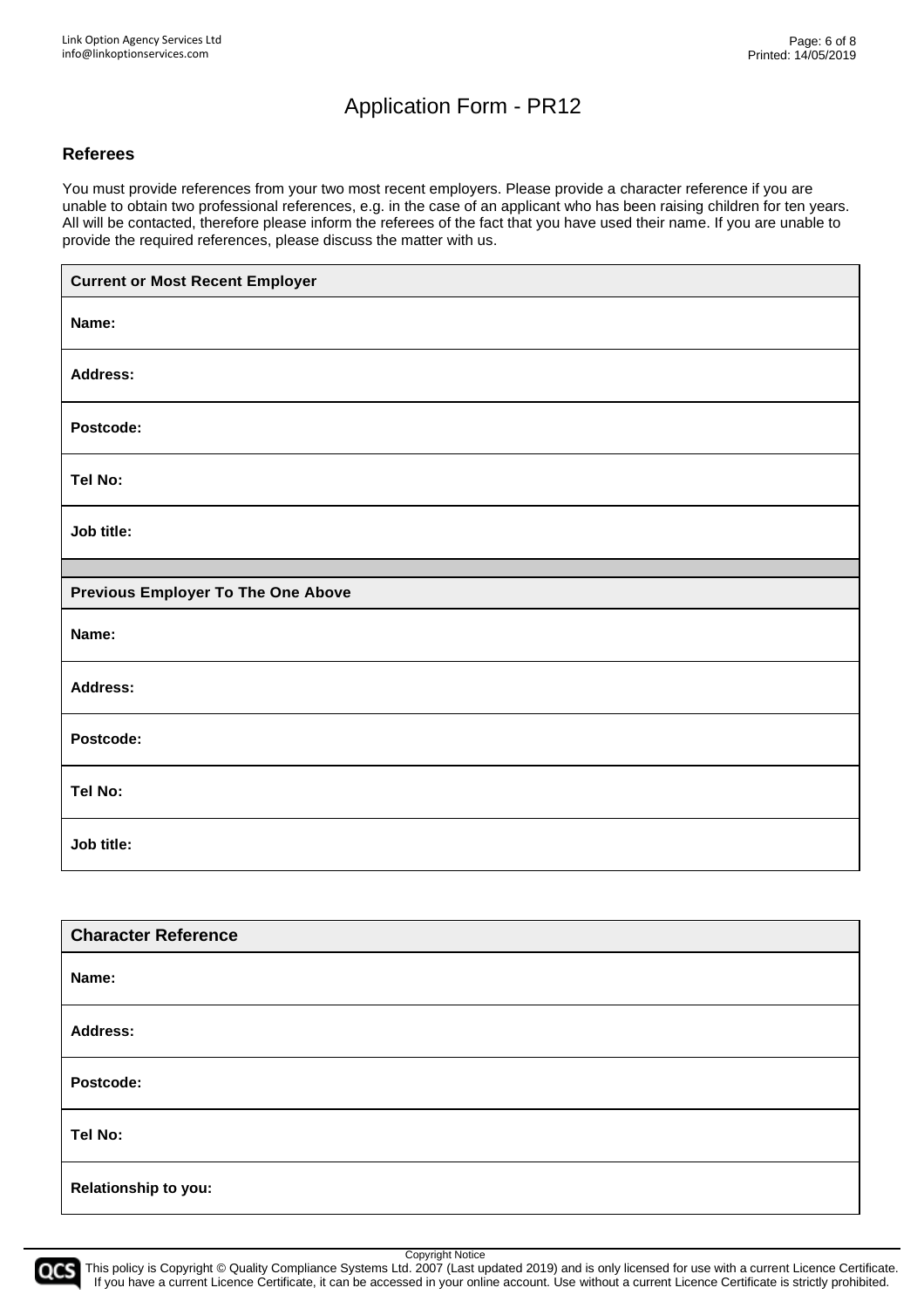### **Safeguarding**

#### **Ex-Offenders Declaration**

Please note this section will only be seen by those involved in the recruitment process and will be treated with the strictest of confidence.

#### **Rehabilitation of Offenders Act 1974**

Link Option Agency Services Ltd aims to promote equality of opportunity and is committed to treating all applicants fairly regardless of ethnicity, disability, age, gender or gender re-assignment, religion or belief, sexual orientation, pregnancy or maternity and marriage or civil partnership. Link Option Agency Services Ltd undertakes not to discriminate unfairly against applicants on the basis of a criminal conviction or other information declared. Answering 'yes' to the question below will not necessarily prevent your employment. This will depend on the relevance of the information you provide in respect of the nature of the position and the particular circumstances.

Are you currently bound over or do you have any current UNSPENT convictions that have been issued by a Court or Court-Martial in the United Kingdom or in any other country?

|          | <b>YES</b> | <b>NO</b>                                                                                                           |
|----------|------------|---------------------------------------------------------------------------------------------------------------------|
| country? |            | Do you have any current UNSPENT police cautions, reprimands or final warnings in the United Kingdom or in any other |
|          | <b>YES</b> | <b>NO</b>                                                                                                           |

#### **Privacy**

Link Option Agency Services Ltd will only collect data for specified, explicit and legitimate use in relation to the recruitment process. By signing this application form you consent to Link Option Agency Services Ltd holding the information contained within this application form. If successfully shortlisted, data will also include shortlisting scoring and interview records. We would like to keep this data until the vacancy is filled. (We cannot estimate the exact time period, but we will consider this period over when a candidate accepts our job offer for the position for which we are considering you)*.*

When that period is over, we will either delete your data or inform you that we would like to keep it in our database for future roles. We have privacy policies that you can request for further information. Please be assured your data will be securely stored by the Registered Manager and only used for the purposes of recruiting for this vacant post. You have a right for your data to be forgotten, to rectify or access data, to restrict processing, to withdraw consent and to be kept informed about the processing of your data. If you would like to discuss this further or withdraw your consent at any time please contact the Registered Manager or Data Protection Officer on 01536 669833.

#### **Declaration**

The information in this application form is true and complete. I agree that any deliberate omission, falsification or misrepresentation in the application form will be grounds for rejecting this application or subsequent dismissal if employed by Link Option Agency Services Ltd. Where applicable, I consent that Link Option Agency Services Ltd can seek clarification regarding professional registration details.

| Name:     | Date: |
|-----------|-------|
| Signature |       |



Copyright Notice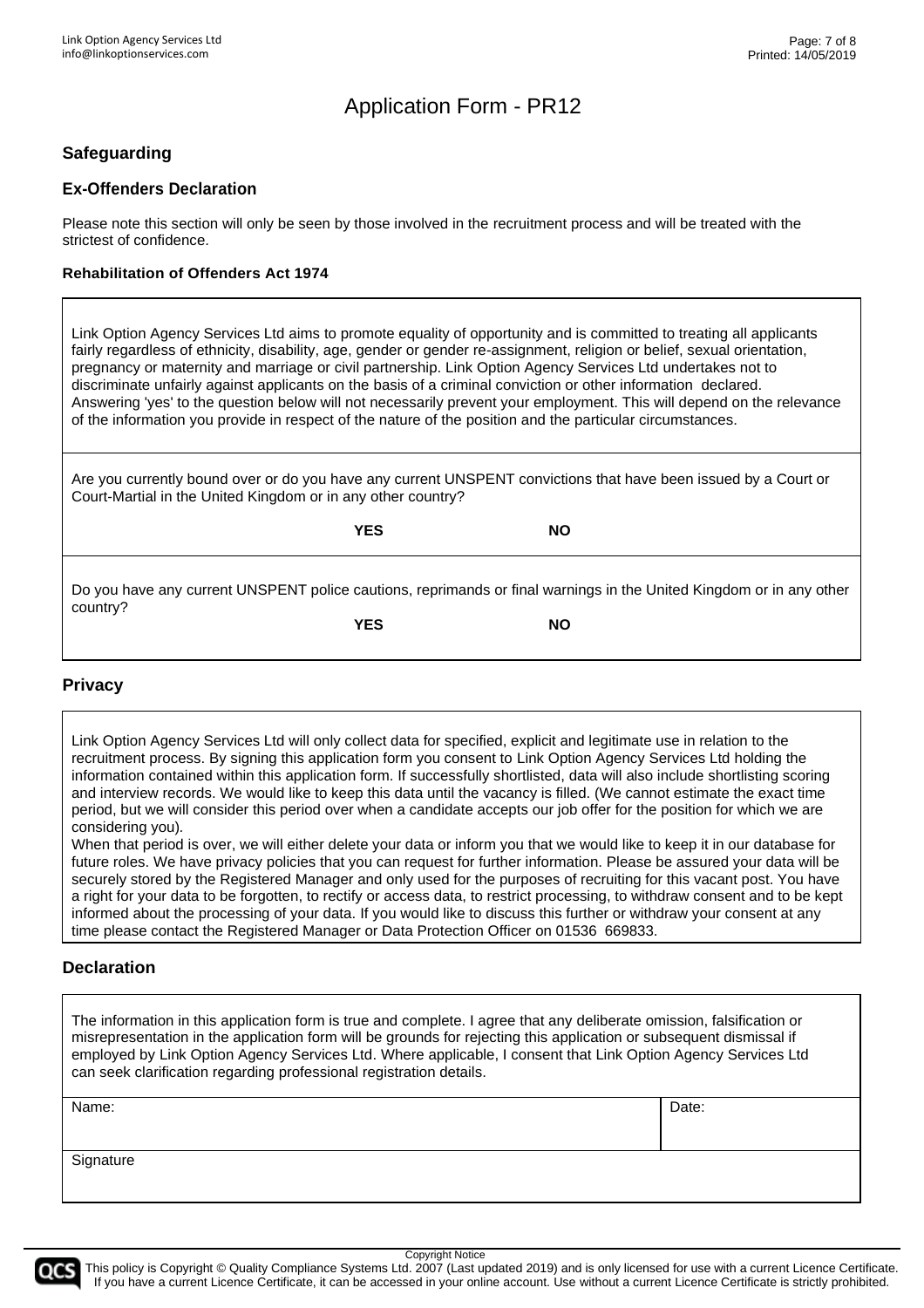This page is deliberately left blank

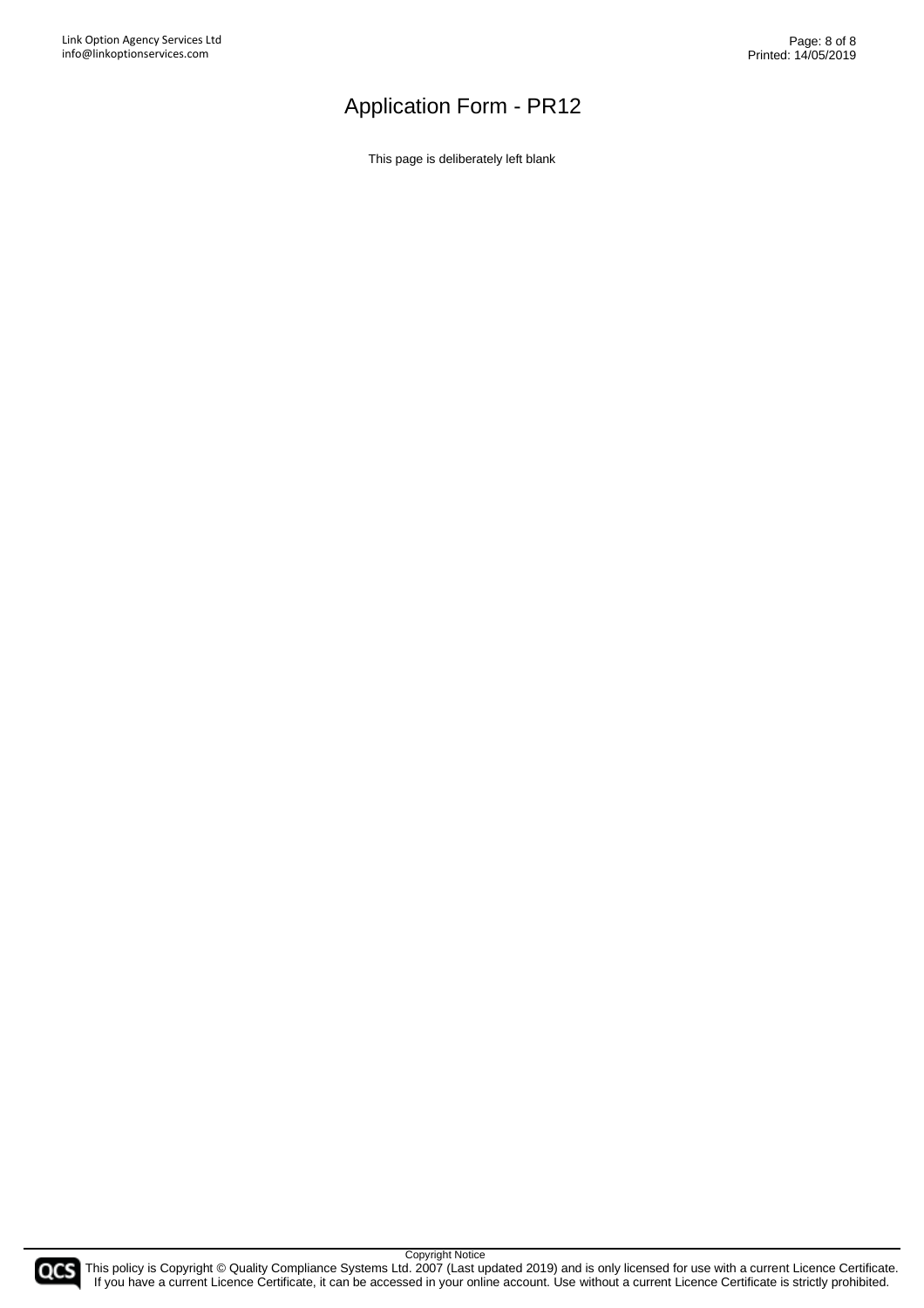### Interview Invite Letter Template - PR12

#### **INTERVIEW INVITATION**

Link Option Agency Services

Address:

Date: **[Insert Date]**

#### To: **[Insert First and Last Name of Candidate]**

#### Dear **[Insert Name]**,

Thank you for applying for the post of **[Insert Post Title]** at Link Option Agency Services Ltd.

We would like to invite you for an interview at the above address at **[Insert Time]** on **[Insert Date]**. If you are unable to attend, please telephone us on the number provided above.

You should bring the following items with you when you attend, or we will not be able to progress your application:

- Evidence of your National Insurance Number
- Right to work documentation
- Either a passport, driving license or other form of photographic identification

In addition to the above:

- Proof of address, such as an **original** recent utility bill, a credit card bill, bank statement, or council tax bill. This must include your name and be no older than 3 months
- Two recent 'head and shoulders' photographs of yourself
- Originals of any training or education certificates which are relevant to your application
- Any relevant certificates or registration evidence that support your application for this role

If you are unable to provide any of the above required documents, please contact HR Managerfor advice.

Please advise us if you have any access requirements that we need to be aware of and can accommodate for you before the interview.

We look forward to meeting you soon.

Yours sincerely,

For and on behalf of Link Option Agency Services Ltd

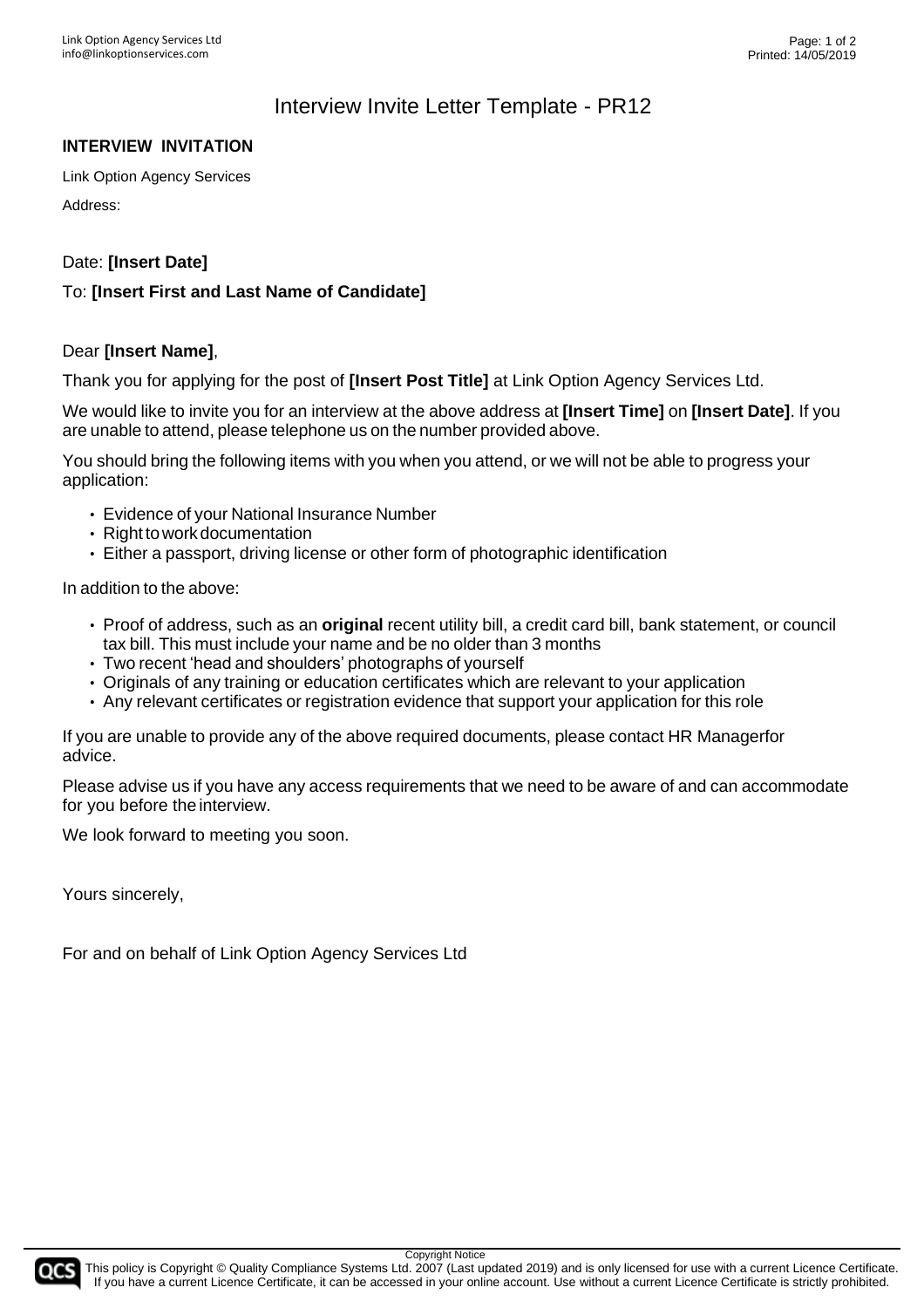# Interview Invite Letter Template - PR12

This page is deliberately left blank

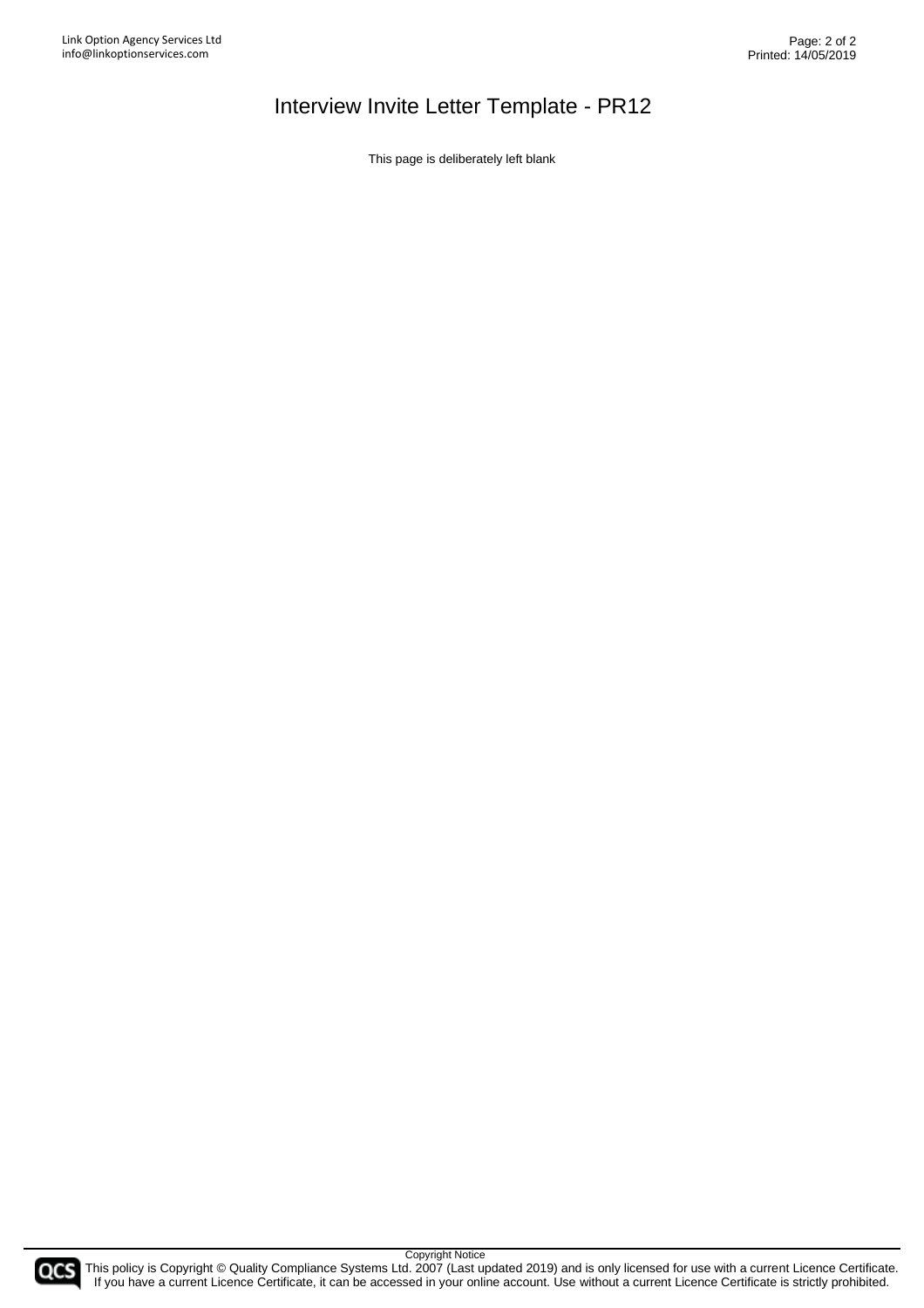# Interview Preparation Form - PR12

**Interviewer** – Use this form to prepare specific points for the interview and to record that you have responsibly reviewed the information provided by the applicant. This process is essential to reduce the risk of discrimination.

| Telephone Screening - Issues<br>Arising                        |  |
|----------------------------------------------------------------|--|
| Values Screening - Issues Arising                              |  |
| <b>Application Form - Issues Arising</b>                       |  |
| <b>Educational/Qualifications</b><br>(check and note dates)    |  |
| <b>Completeness of Work History</b>                            |  |
| <b>Specific Experience/Skills</b>                              |  |
| <b>Candidate Identity Checks</b><br>Readiness - Issues Arising |  |
| Ability To Work In The UK -<br><b>Issues Arising</b>           |  |
| <b>Criminal Record Disclosure -</b><br><b>Issues Arising</b>   |  |
| <b>Applicability of References</b><br><b>Supplied</b>          |  |

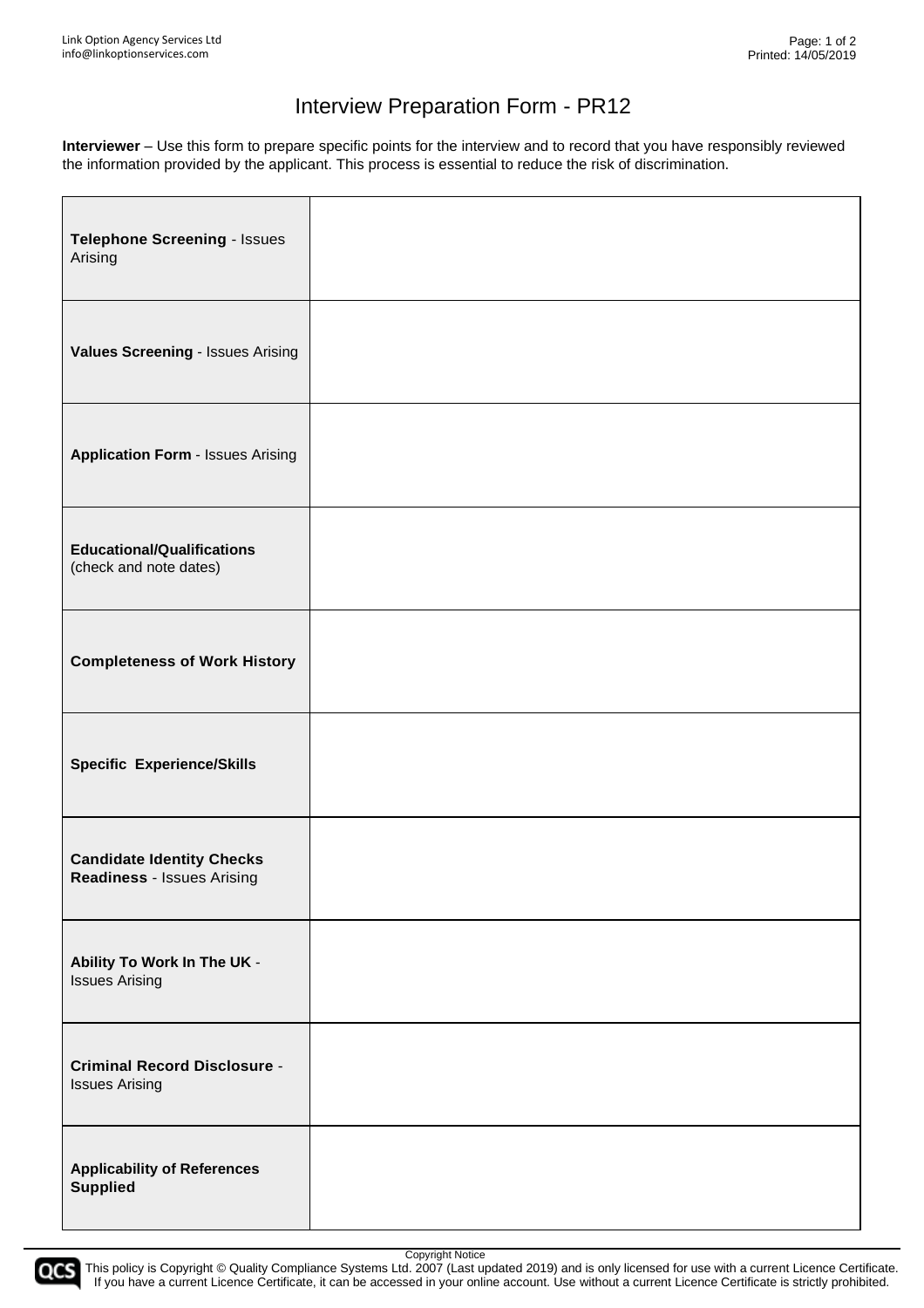# Interview Preparation Form - PR12

This page is deliberately left blank

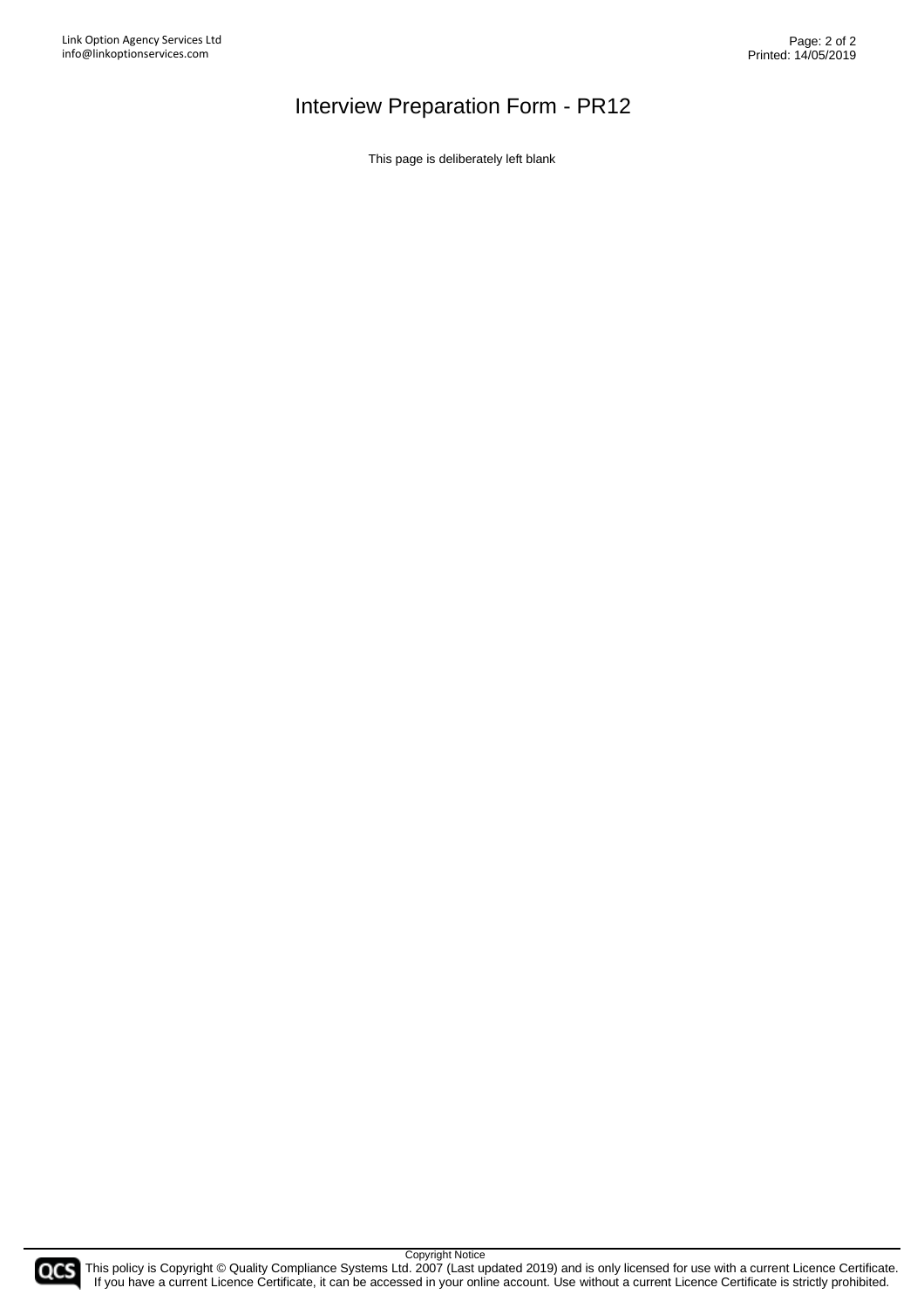Use questions from this list as applicable, questions should be used in according to the vacant role. Space is provided for your own questions.

#### **Dignity And Respect**

Examples

- Can you give some examples of how you promote dignity and respect?
- Can you describe an occasion where you have had to adapt the way you communicate to achieve a result?
- How would you gather the views of Service Users that may not be able to communicate?
- Tell me about a situation involving others that was particularly difficult to deal with. What made it difficult? How did you manage the situation?
- Tell me what your understanding of equality, diversity and inclusion is. Can you provide some examples?
- How would you learn to communicate in different ways to ensure Service Users understand?
- What do you think the requirements of confidentiality are when supporting Service Users?

#### **Learning and Development**

Examples

- Tell us about the last course you attended, what did you learn and how did you change practice as a result?
- How do you know you've done a goodjob?
- Can you give an example that demonstrates when you've "gone the extra mile"? What was the situation? Why did you do this? What was the outcome?
- Detail a time where you have had to intervene to improve a work situation
- How do you share your skills and knowledge with others, what are the key skills needed to do this?
- Describe a situation where you have demonstrated integrity?
- Describe a time where you have changed the way you work for the better, how did you communicate your ideas with this?
- What do you do to try and improve the way you work?
- Could you give an example where you have learned from feedback?
- Could you give an example where you actively went out of your way to learn something new in order to achieve a personal goal?

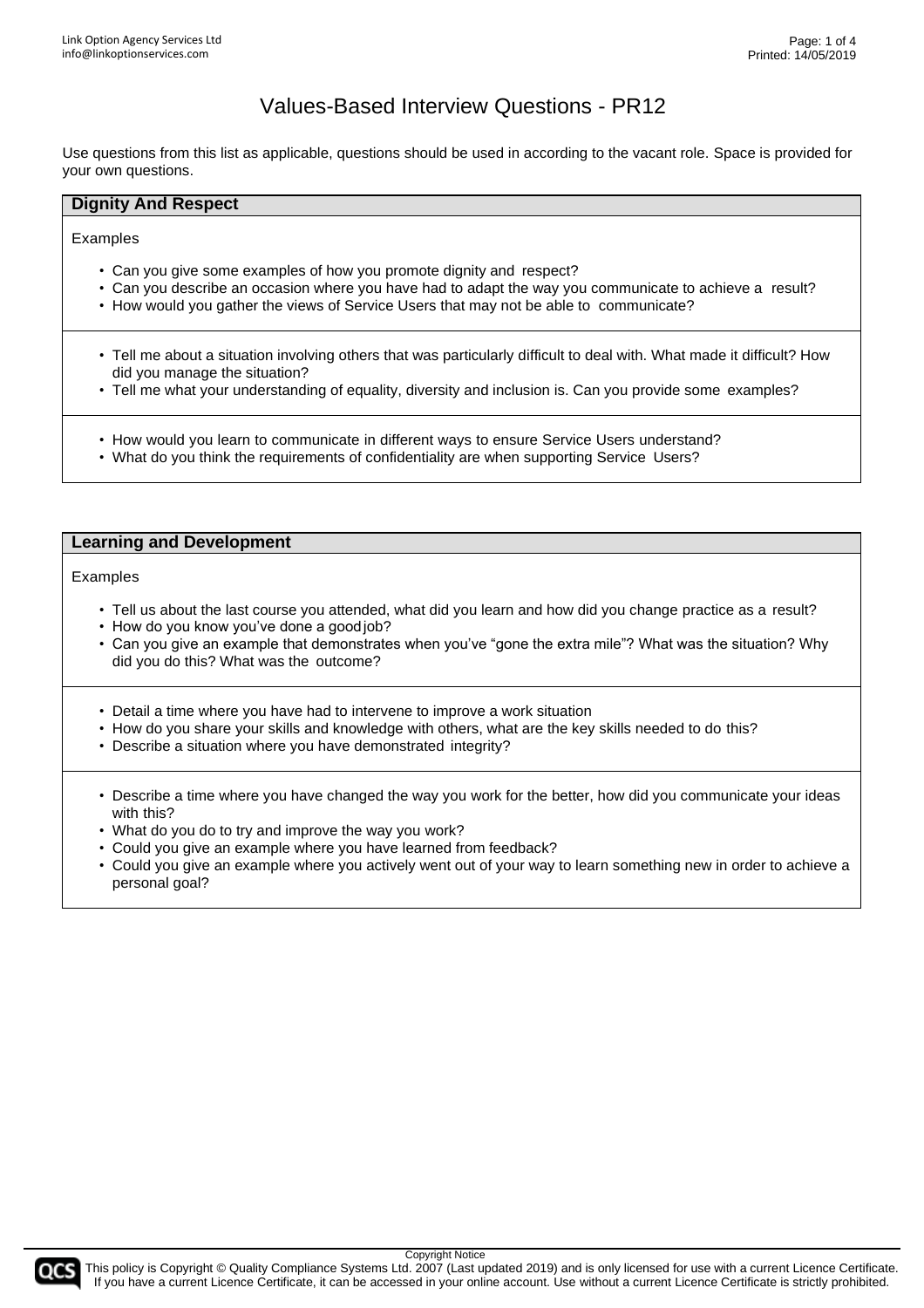#### **Team Work**

#### Examples

- Can you describe a situation where you worked in a team and things didn't work out? On reflection, how would you have handled the situation differently? What did you learn aboutyourself?
- How do you motivate yourself when faced with a task you don't enjoy?
- How do you prioritise your workload?
- Can you describe a time where you have had to reprioritise what you were doing at the request of someone else, how did it make you feel, how did you respond?
- How do you motivate others?
- Describe a situation where it was important that you worked as part of a team.

#### **Quality and Safety**

Example questions

- Have you ever had concerns about a colleague and their work? How did you deal with this?
- What does person-centred mean to you?
- What is your understanding of data protection, what is your role?
- Tell me about a time where you have had to remain calm at work
- What's your understanding of professional boundaries, can you provide some examples?
- What are your thoughts about Service Users taking risks? What would your role be to support people to take risks?
- What is your motivation for working at Link Option Agency Services Ltd and why?
- What do you see as challenges?

#### **Safeguarding**

Examples

- What would you do if someone in management asked you to do something that you didn't feel was right?
- How would you support someone who does not have the capacity to make decisions?
- What is your understanding of whistleblowing?
- How would you respond if a Service User discloses to you that they are being abused but don't want you to tell anyone?
- Safeguarding is an important and topical issue. How would you know Service Users are safe and healthy? If you felt concerned, what would you do?
- What is your understanding of the term 'safeguarding'? What is your role?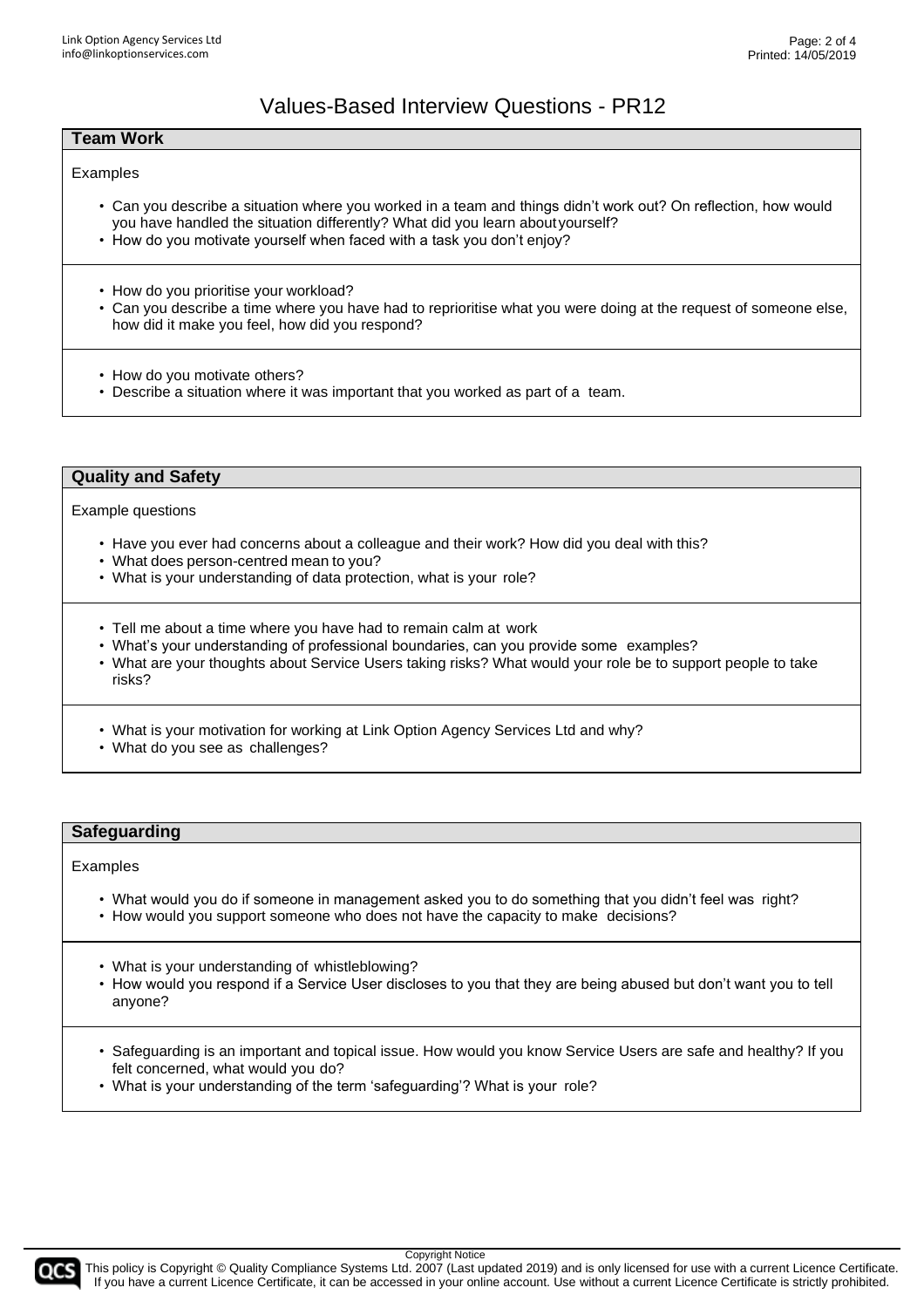| <b>Skills and Knowledge</b>                                      |
|------------------------------------------------------------------|
| Current skills and experience that candidate brings to the role: |
|                                                                  |
|                                                                  |
|                                                                  |
| Areas of strength and identified areas that need development     |
|                                                                  |
|                                                                  |
|                                                                  |
| Work specific scenario-based question (specific to job role)     |
|                                                                  |
|                                                                  |
|                                                                  |
| Work specific scenario-based question (specific to job role)     |
|                                                                  |
|                                                                  |
|                                                                  |
| Work specific scenario-based question (specific to job role)     |
|                                                                  |
|                                                                  |
|                                                                  |

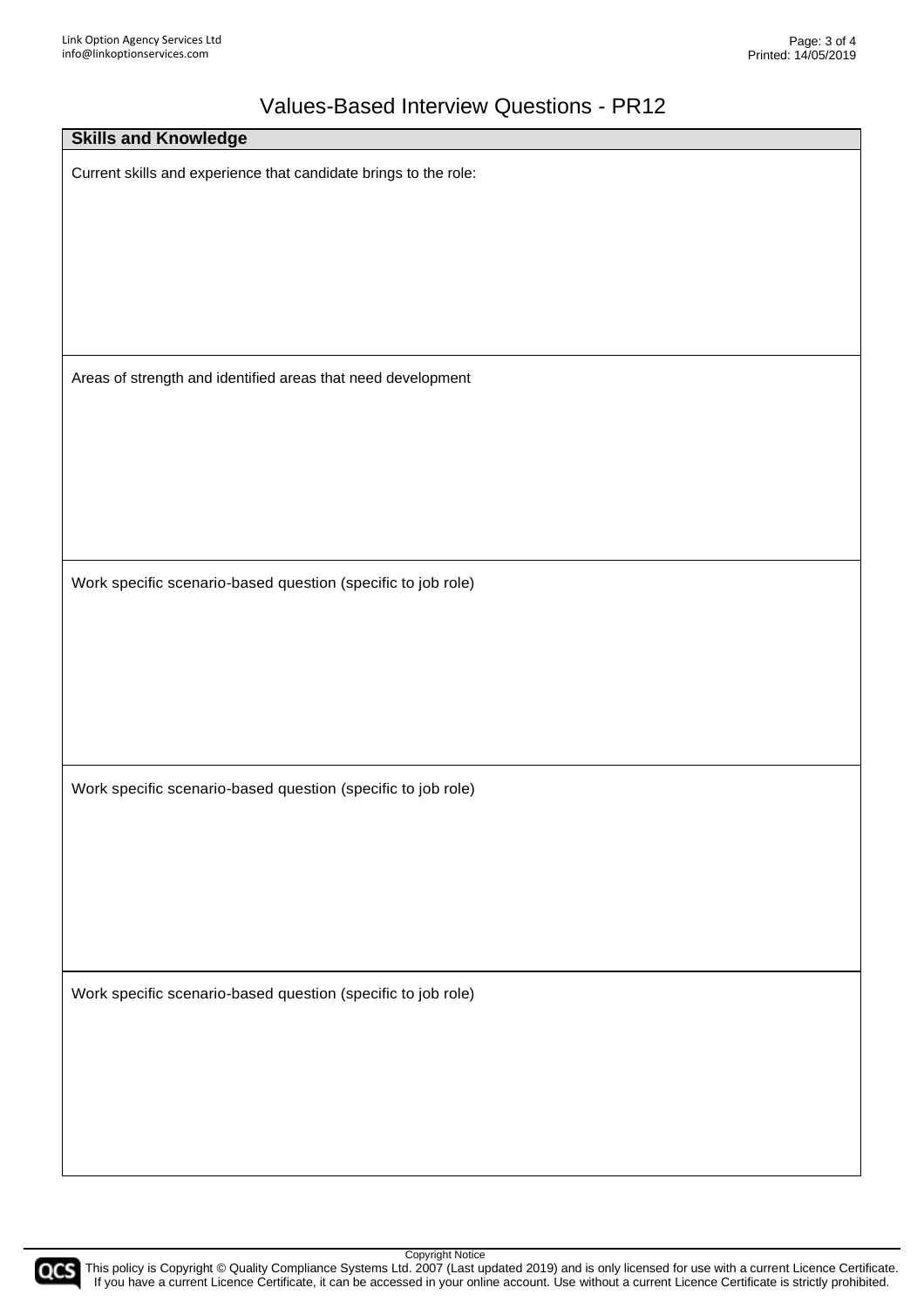#### **Administrative Questions**

Record here any additional questions asked in response to the application form:

#### **Candidate Questions**

Insert here the questions that the candidate asked and any notes of responses.

#### **Additional Comments**

Bullet point information shared to candidate (e.g. holiday, hours, etc.)

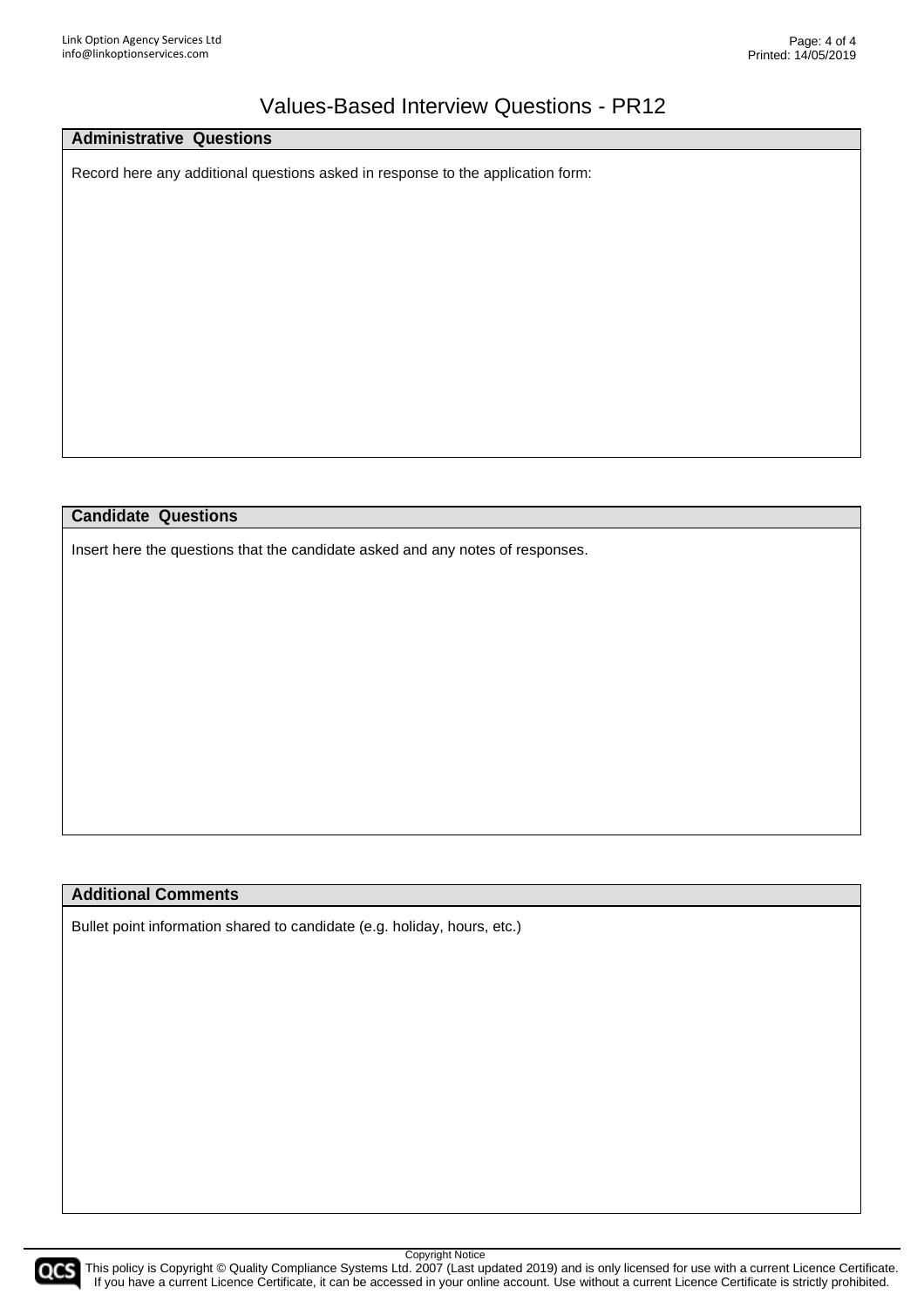### Interview Scoring Record - PR12

Objective completion of this form is an essential element in discrimination risk management.

| <b>Scoring:</b><br>3 - Exceeds Requirements<br>2 - Meets Essential Requirements<br>1 - Below Level Required / Does Not Demonstrate Achievement |                                                        |              |  |
|------------------------------------------------------------------------------------------------------------------------------------------------|--------------------------------------------------------|--------------|--|
|                                                                                                                                                |                                                        | <b>Score</b> |  |
| 1. Personal Specification                                                                                                                      | <b>Values</b>                                          |              |  |
|                                                                                                                                                | <b>Education/Qualifications</b>                        |              |  |
|                                                                                                                                                | <b>Experience</b>                                      |              |  |
|                                                                                                                                                | <b>Role specific</b>                                   |              |  |
| 2. Values-Based Screen                                                                                                                         |                                                        |              |  |
| 3. Application Form                                                                                                                            | <b>Training record</b>                                 |              |  |
|                                                                                                                                                | <b>Employment record</b>                               |              |  |
|                                                                                                                                                | <b>Experience</b>                                      |              |  |
| <b>4. Interview Questions</b>                                                                                                                  |                                                        |              |  |
| 5. ID received and satisfactory (interviewer sign):                                                                                            |                                                        |              |  |
|                                                                                                                                                | 6. Documentary evidence of qualifications seen (sign): |              |  |
|                                                                                                                                                | <b>Total Score:</b>                                    |              |  |
| <b>Decision and rationale:</b>                                                                                                                 |                                                        |              |  |
|                                                                                                                                                |                                                        |              |  |
| Signed by all parties involved in the decision (Print Name, Date, Signature)                                                                   |                                                        |              |  |

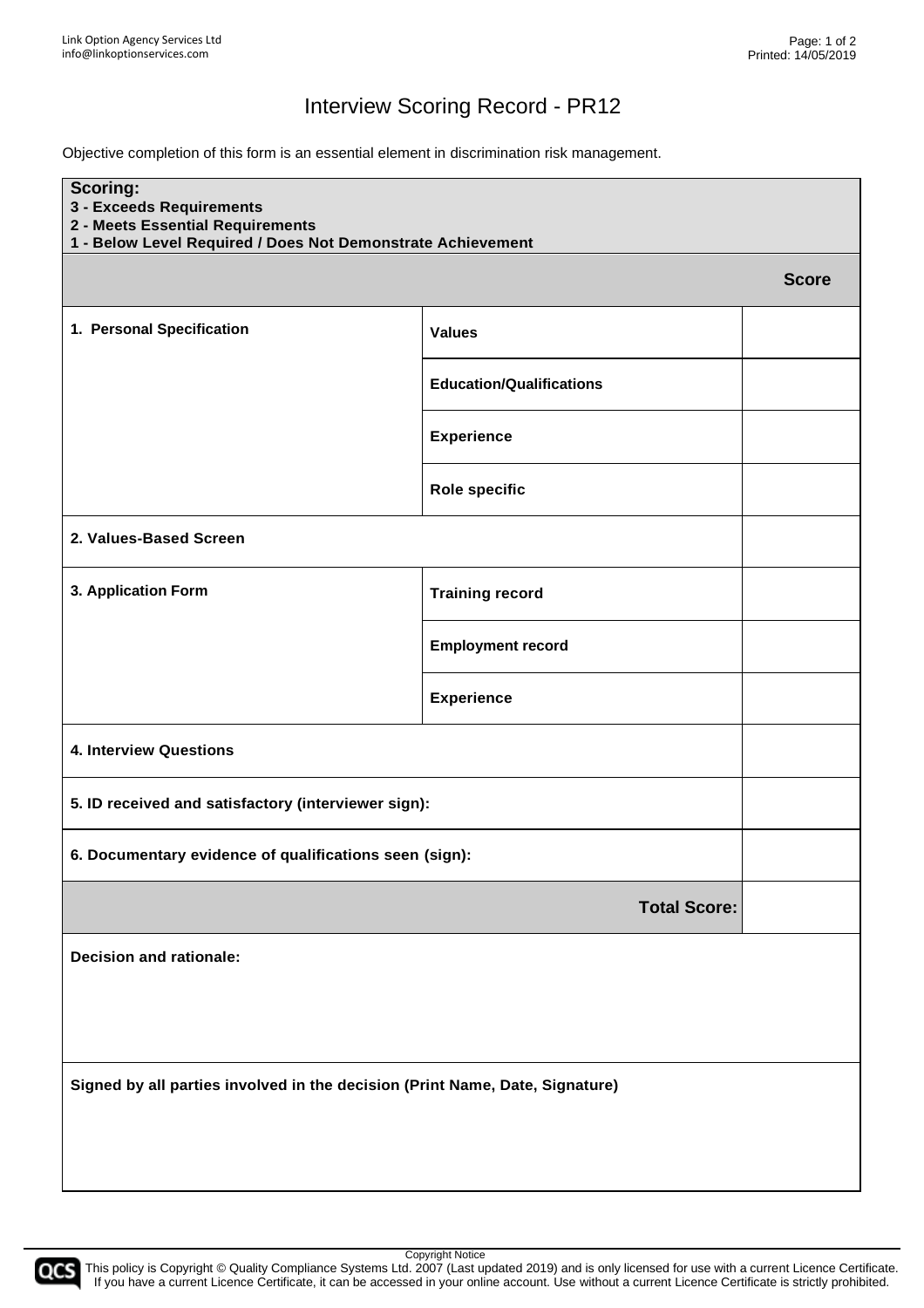# Interview Scoring Record - PR12

This page is deliberately left blank

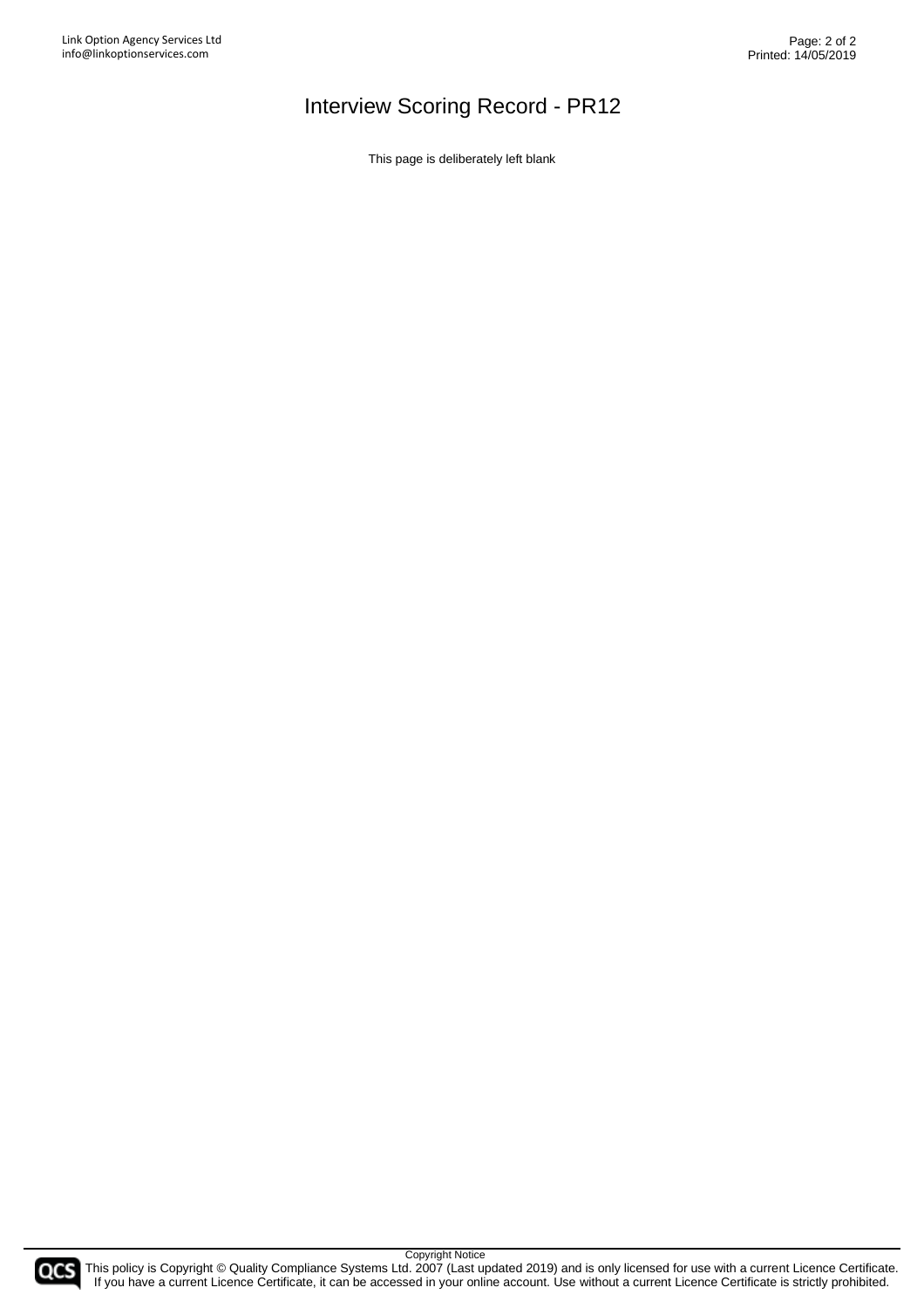# Identity Check - PR12

Identity is established by clearly ticking one item from section 1 and one item from section 2.

| <b>Section 1 - Photographic Evidence</b>                                                                                                                                                                                                                              |                                                                                        |      |  |
|-----------------------------------------------------------------------------------------------------------------------------------------------------------------------------------------------------------------------------------------------------------------------|----------------------------------------------------------------------------------------|------|--|
| <b>Original Document Only</b>                                                                                                                                                                                                                                         | <b>Interviewer Signature to Confirm</b><br><b>Observation of the Original Document</b> | Date |  |
| Full signed UK Passport or EU/other nationality<br>Passport                                                                                                                                                                                                           |                                                                                        |      |  |
| UK/EU Photocard Driving Licence                                                                                                                                                                                                                                       |                                                                                        |      |  |
| UK Biometric Residence Permit (BRP) Card                                                                                                                                                                                                                              |                                                                                        |      |  |
| <b>HM Armed Forces ID Card</b>                                                                                                                                                                                                                                        |                                                                                        |      |  |
| <b>PASS Identity Card</b>                                                                                                                                                                                                                                             |                                                                                        |      |  |
| Other:                                                                                                                                                                                                                                                                |                                                                                        |      |  |
| Countersigned photograph (including name of<br>countersignatory, date, signature, contact, details,<br>capacity Known and for how long (must be greater than 2<br>years and from a person of some standing in the<br>community)*                                      | Additional requirement met?                                                            |      |  |
| * In addition to a countersigned photograph, the candidate must supply one of the following: Birth<br>Certificate or other evidence confirming a name change, HMRC letter, DWP notification, Local<br>Government/Local Authority letter (issued within past 6 months) |                                                                                        |      |  |
| <b>Section 2 - Proof of Address</b>                                                                                                                                                                                                                                   |                                                                                        |      |  |
| <b>Original Document Only</b>                                                                                                                                                                                                                                         | <b>Interviewer Signature to Confirm</b><br><b>Observation of the Original Document</b> | Date |  |
| Utility bill in candidate's name (issued within last 3<br>months)                                                                                                                                                                                                     |                                                                                        |      |  |
| Local Authority Tax Statement (issued within the last 3<br>months)                                                                                                                                                                                                    |                                                                                        |      |  |
| Driving Licence (if not already used above)                                                                                                                                                                                                                           |                                                                                        |      |  |
| HMRC Tax Notification (issued within the last 3 months)                                                                                                                                                                                                               |                                                                                        |      |  |
| Financial Statement - e.g. Credit Card/Bank (issued within<br>the last 3 months)                                                                                                                                                                                      |                                                                                        |      |  |
| Credit Union Statement (issued within the last 12<br>months)                                                                                                                                                                                                          |                                                                                        |      |  |
| Mortgage Statement (issued within the last 12 months)                                                                                                                                                                                                                 |                                                                                        |      |  |
| Council Rent Card/Tenancy Agreement (issued within<br>the last 12 months)                                                                                                                                                                                             |                                                                                        |      |  |
| Department for Work and Pensions Benefits                                                                                                                                                                                                                             |                                                                                        |      |  |
| Other:                                                                                                                                                                                                                                                                |                                                                                        |      |  |
| NB: If Candidate cannot supply a proof of address, seek confirmation from an Electoral Register by<br>contacting the relevant Local Authority. Attach a photocopy of all evidence to the Candidate's file as well as<br>one of the provided photographs               |                                                                                        |      |  |

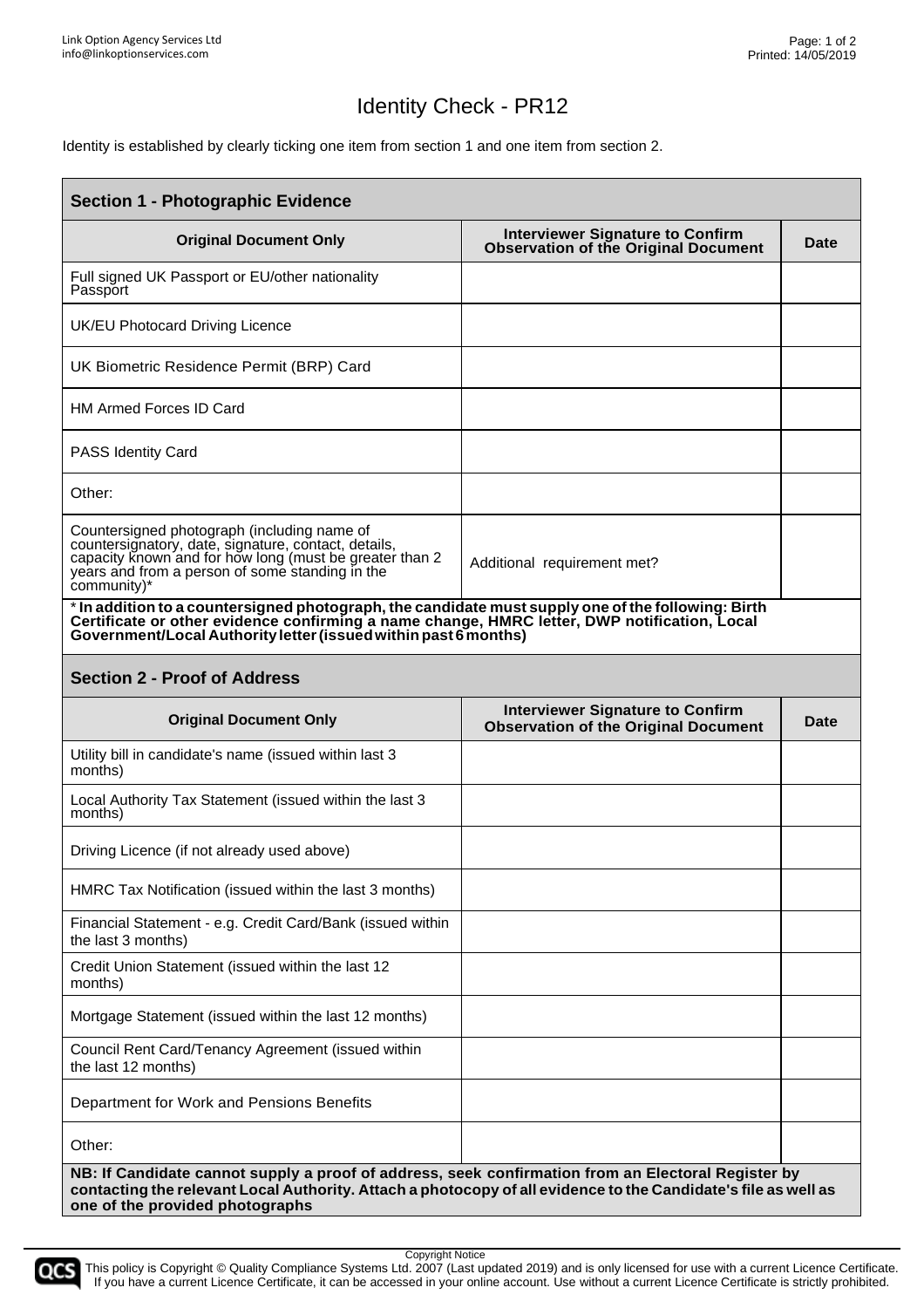# Identity Check - PR12

This page is deliberately left blank

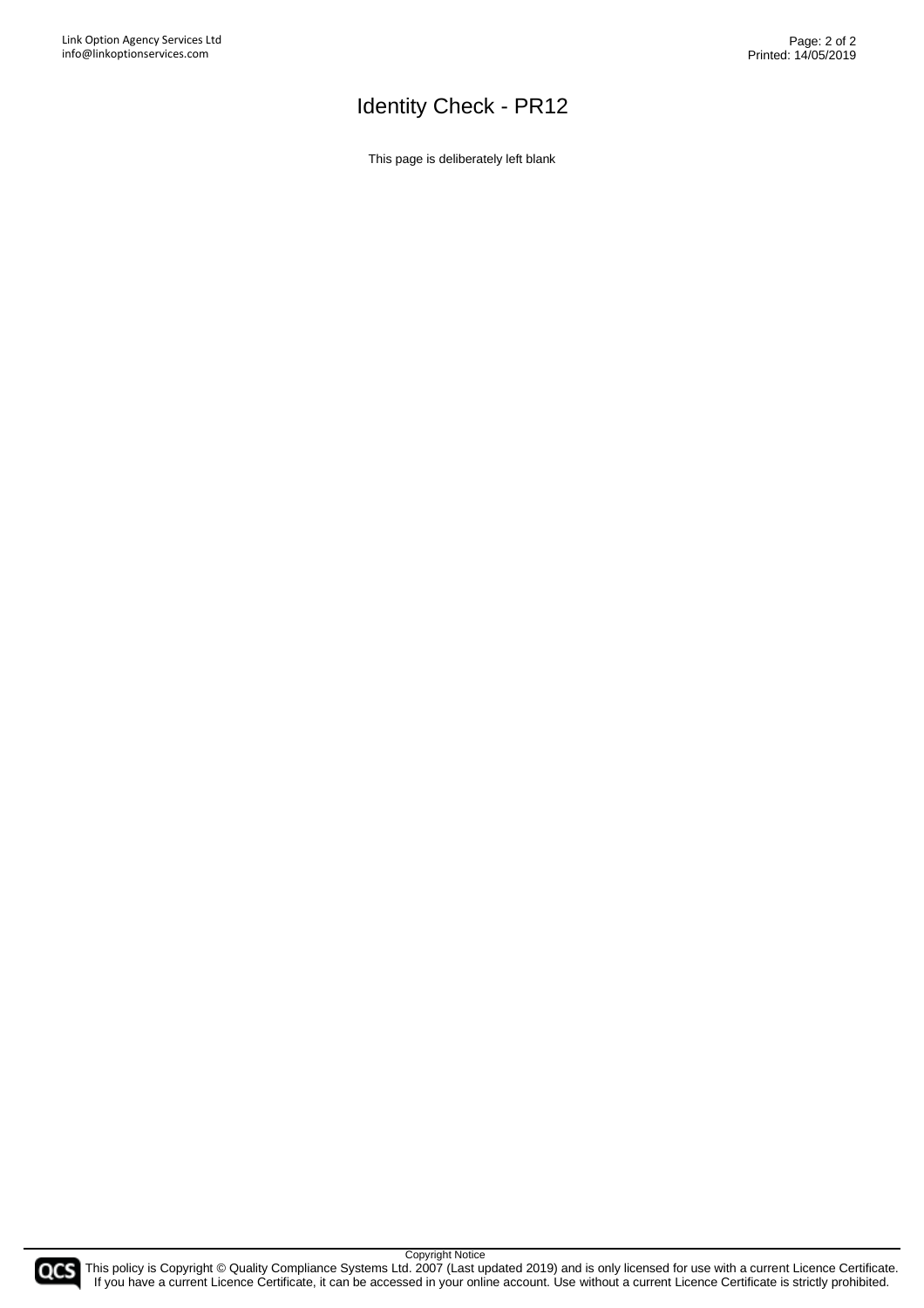### Recruitment Further Investigation Record - PR12

Use this form if there are any deficits in the information and/or documentation supplied to you. In certain areas, the Manager has the authority to make a decision based on the balance of information available, but the reason must be explicitly recorded and retained, and the decision must have been responsibly reached with due reference to the aim of protecting vulnerable people.

#### **References**

No references, inadequate references or poor references from last employer – State reasons given, investigations made and conclusions, if any, reached.

### **Gap in Employment**

State reasons given, investigations made and conclusions, if any, reached.

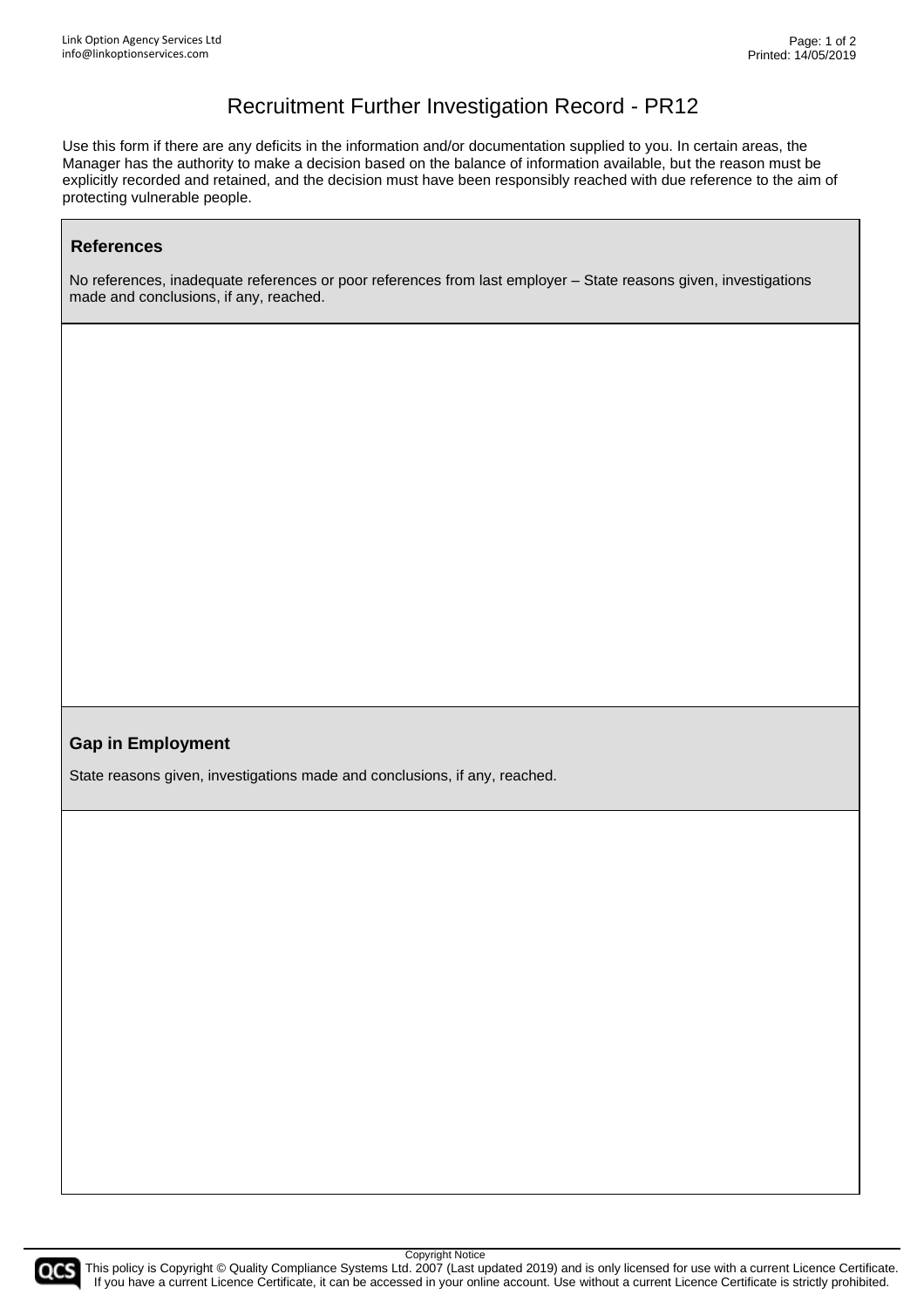### Recruitment Further Investigation Record - PR12

#### **Disclosure**

For use if Disclosure process reveals convictions or warnings and for which it has been decided to discount for recruitment purposes. **IMPORTANT** – do not record the offences here, that is a breach of data storage provisions – only state your reasons for discounting the Disclosures as a reason for not employing the applicant.

**Registered Manager Name:**

Signature: **Date: Date: Date:** 

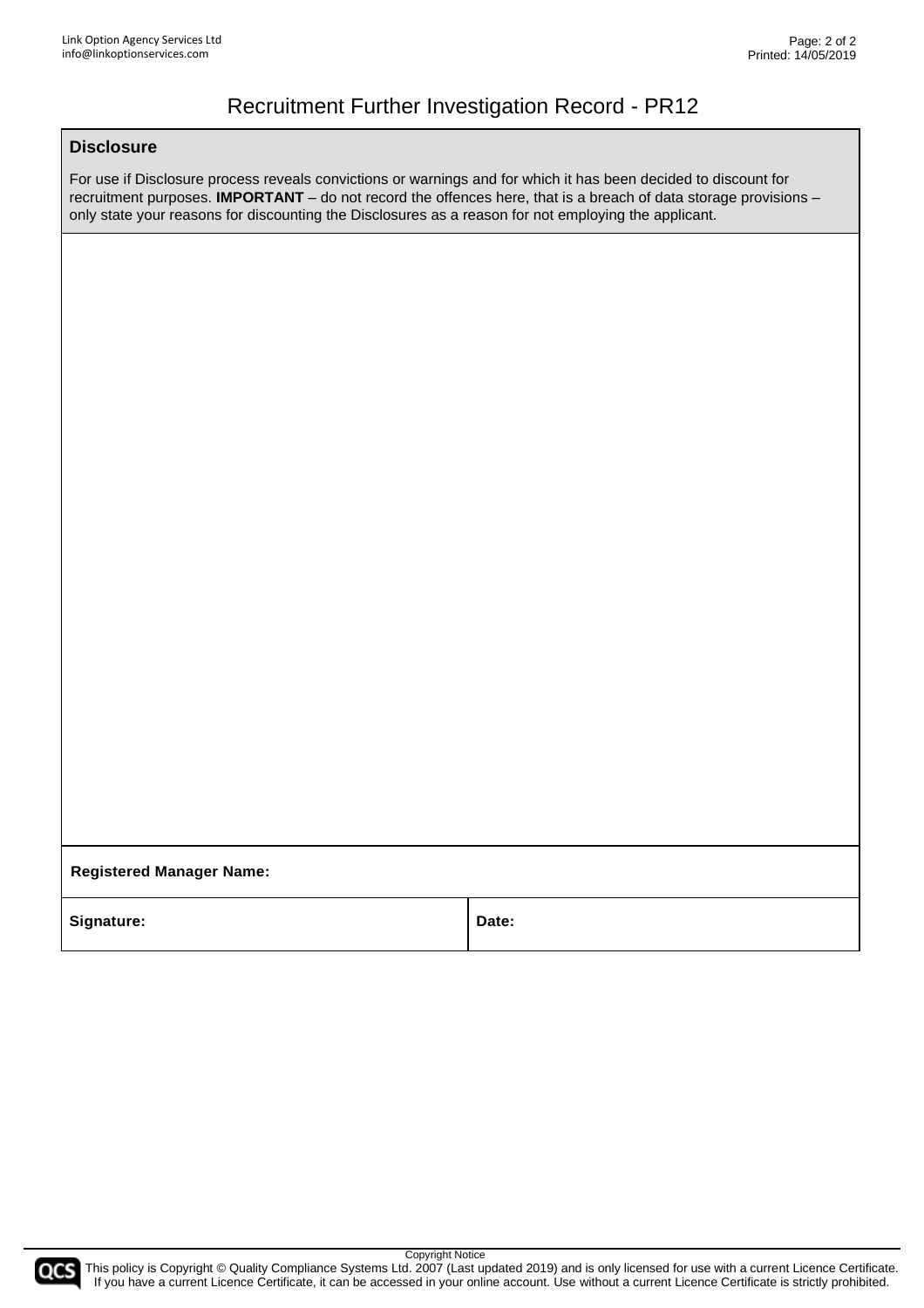Heaven Sent Health Care 108 Parkers Walk, Newmarket, CB8 7AP Email: info@hsenthealthcare.com\_Tel: 01638 454 182 Out of hours Tel: 07535614655

### Template Rejection Letters - PR12

### **Rejection Letter**

Link Option Agency Services Ltd

Address:

Date:

Attention of **[Insert Candidate Name]**

Dear **[Insert Candidate Name]**,

Thank you for your application for the post of **[Insert Post Title]**.

I'm sorry to inform you that, unfortunately, you were not successful on this occasion. Thank you for your interest and I wish you good luck for your future.

Yours sincerely,

For and behalf of Link Option Agency Services Ltd

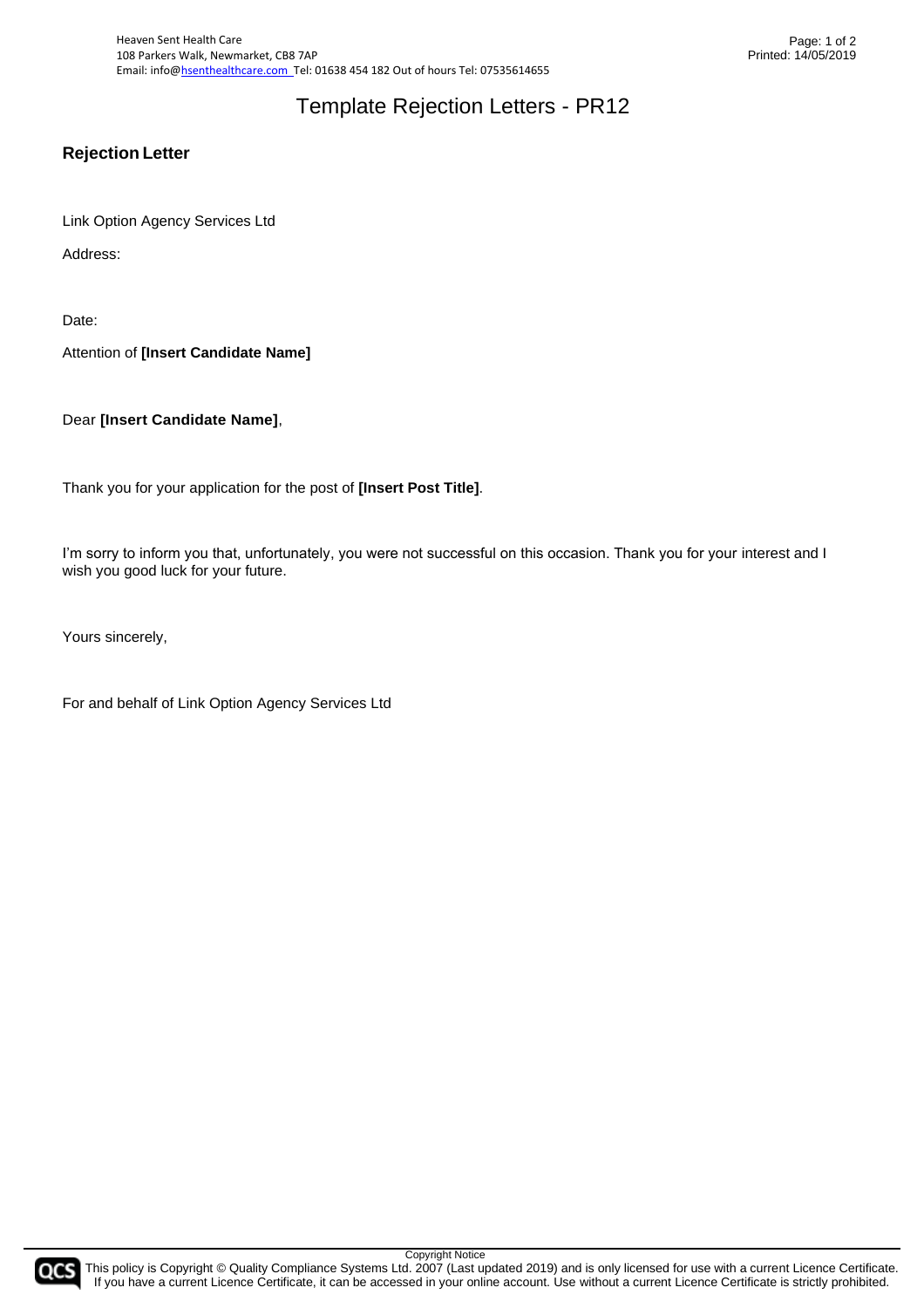### Template Rejection Letters - PR12

### **Rejection Letter – Request To Keep Details On File**

Link Option Agency Services

Date:

Attention of **[Insert Candidate Name]**

Dear **[Insert Candidate Name]**,

Thank you for your application for the post of **[Insert Post Title]**.

I am sorry to inform you that, while you met our specification for the post applied for, unfortunately you were not successful on this occasion.

However, we would like to keep your application on file to be considered for any future vacancies that may arise. If you do not wish us to retain the file, please contact us to request the destruction of your application.

Yours sincerely,

For and behalf of Link Option Agency Services Ltd

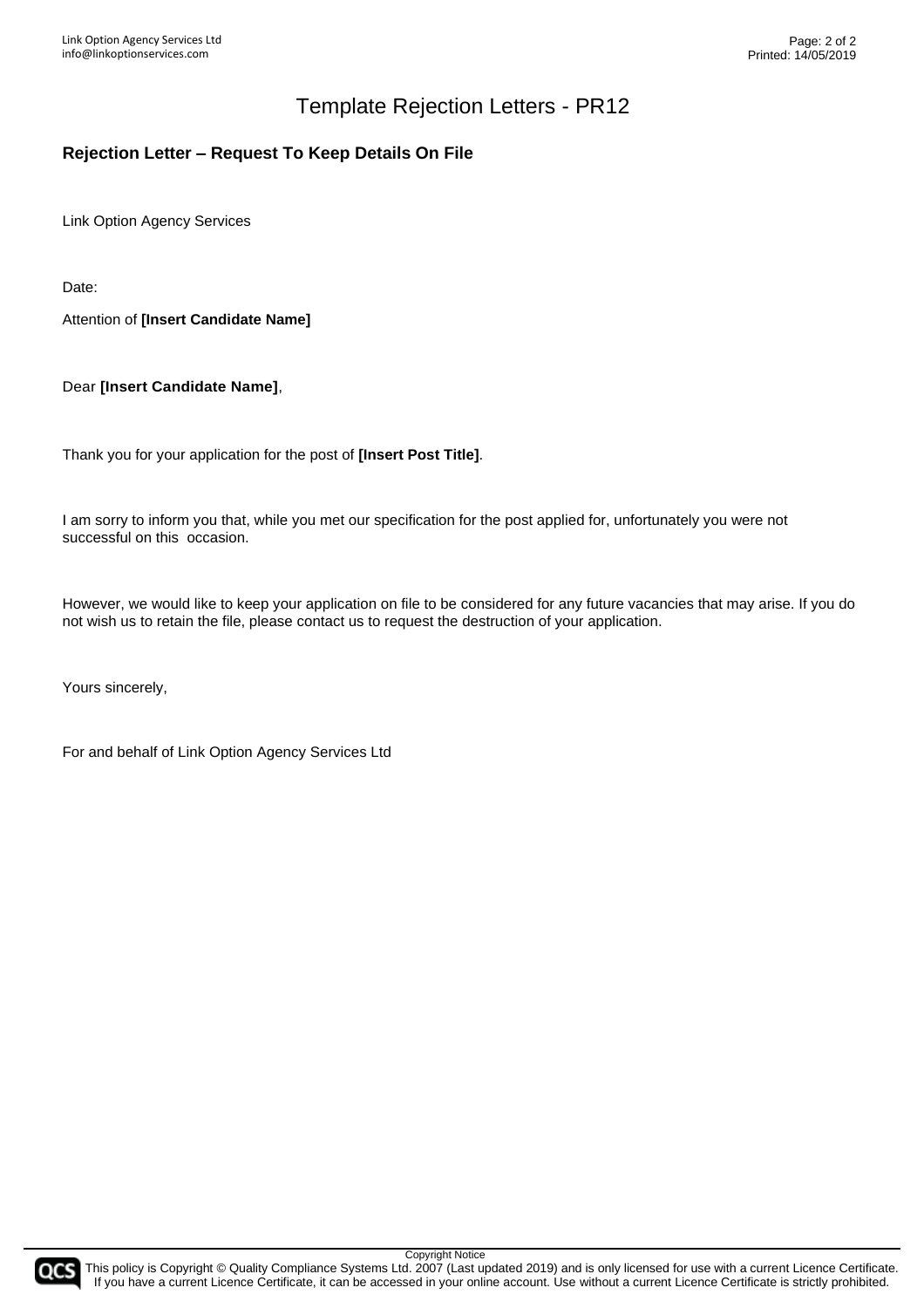#### Link Option Agency Services Ltd

**Candidate - Personal**

**[Insert Candidate Name]**

**[Insert Candidate Address]**

Date: **[Insert Date]**

Dear **[Insert Name]**,

Re: Reference Request for **[Insert Candidate Name]**

The above has applied for the post of **[Insert Post Title]** at Link Option Agency Services Ltd and has named you as their referee.

I would be grateful if you could consider the attached Job Description for this role and provide your thoughts on their suitability for this post by completing the attached **Reference Request Form**.

Any information that you provide will be treated in the strictest confidence, in line with the Data Protection Act 2018.

Please could you return the completed reference to me by one of the following secure routes:

- Within the stamped, addressed envelope
- Or, you can also return the form by email, please contact me by phone in person to arrange this

With many thanks in advance.

Yours sincerely,

On behalf of Link Option Agency Services Ltd



Copyright Notice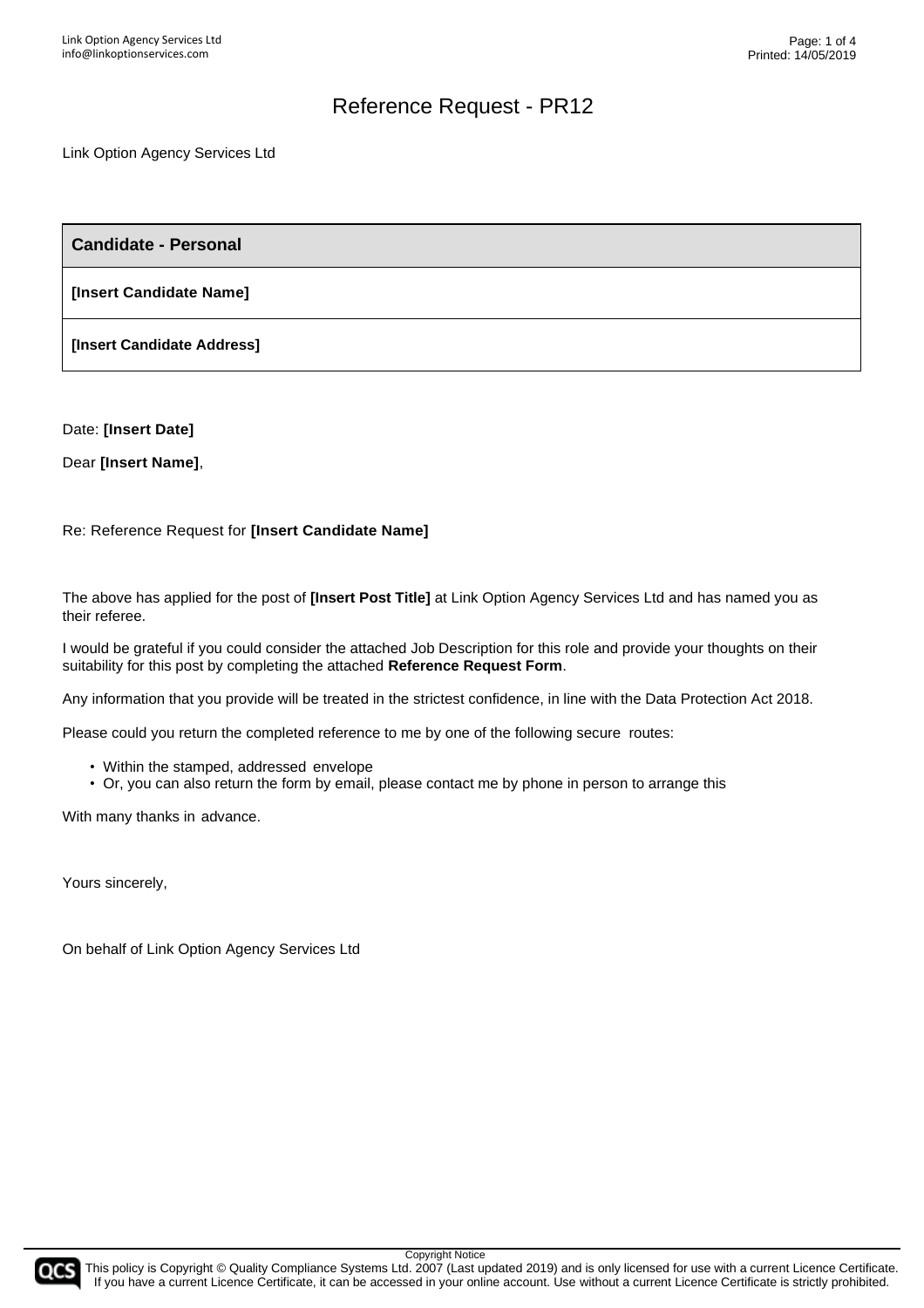#### **Reference Request Form**

| <b>Reference for:</b>                                                                             | <b>Job Title:</b> |        |
|---------------------------------------------------------------------------------------------------|-------------------|--------|
| Name of Referee:                                                                                  |                   |        |
| Name of company/organisation:                                                                     |                   |        |
| Capacity in which the candidate is known to you:                                                  |                   |        |
| How long have you known the candidate:                                                            |                   |        |
| Dates of employment (if applicable):                                                              |                   |        |
| Reason for leaving:                                                                               |                   |        |
|                                                                                                   |                   |        |
|                                                                                                   |                   |        |
|                                                                                                   |                   |        |
| Was the candidate subject to any formal form of performance management/disciplinary action within |                   |        |
| the last 12 months?                                                                               |                   | Yes/No |
| If yes, please give further details:                                                              |                   |        |
|                                                                                                   |                   |        |
|                                                                                                   |                   |        |
|                                                                                                   |                   |        |
| Would you employ the candidate again?                                                             |                   | Yes/No |
| If no, please give further details:                                                               |                   |        |
|                                                                                                   |                   |        |
|                                                                                                   |                   |        |
|                                                                                                   |                   |        |

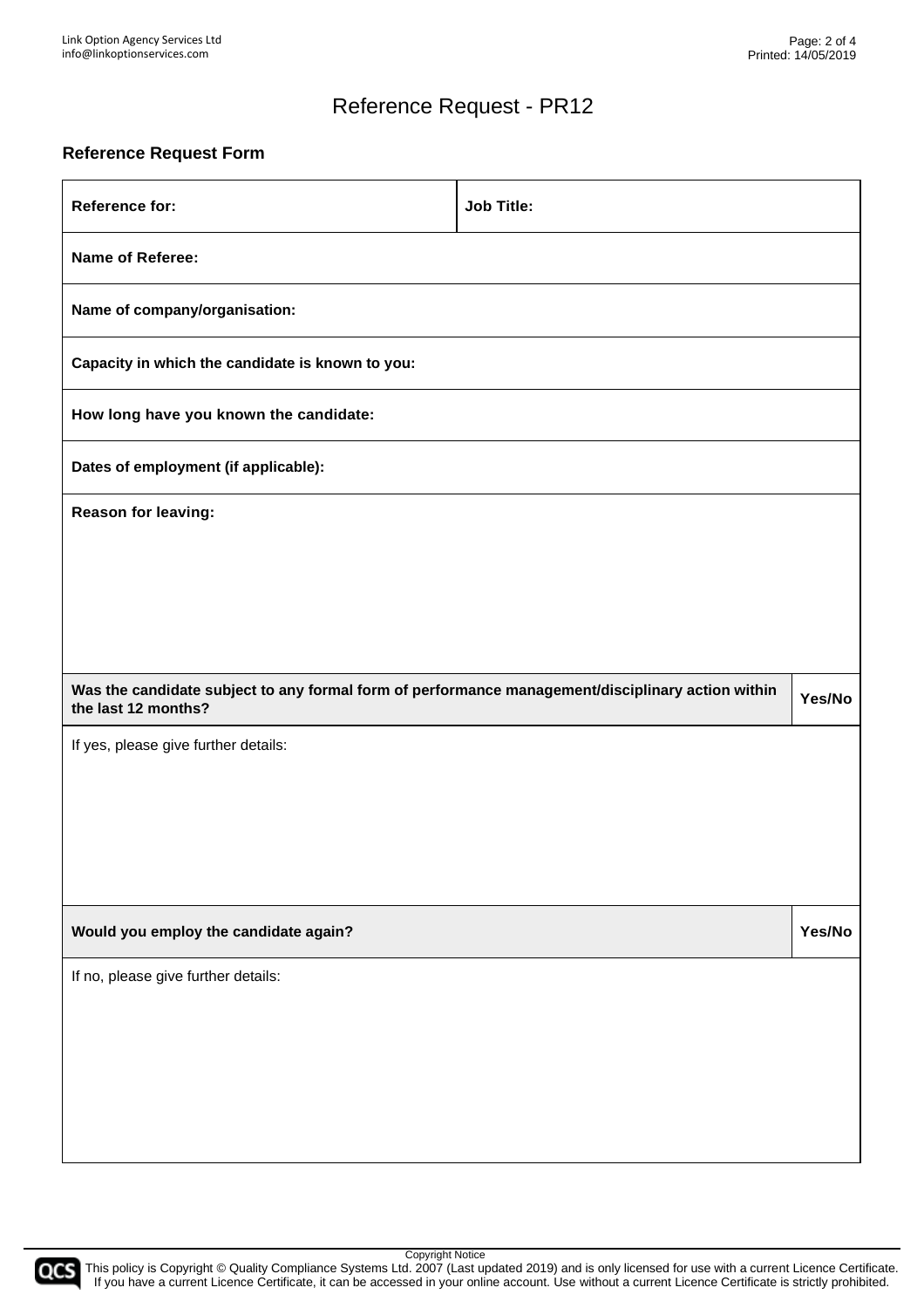#### **Please rate your experience of the candidate's performance in the following areas:**

| <b>Criteria</b>                                   | Poor | Good | <b>Excellent</b> | Unable to<br><b>Comment</b> |
|---------------------------------------------------|------|------|------------------|-----------------------------|
| Dignity and respect                               |      |      |                  |                             |
| Compassion, empathy and ability to empower others |      |      |                  |                             |
| Motivation, commitment and attitude               |      |      |                  |                             |
| Learning and development interest                 |      |      |                  |                             |
| Team working ability                              |      |      |                  |                             |
| Quality and safety                                |      |      |                  |                             |
| Education and qualifications                      |      |      |                  |                             |
| <b>Skills</b>                                     |      |      |                  |                             |
| Overall contribution as a member of staff         |      |      |                  |                             |

| Did you find the applicant to be honest and trustworthy?                                    | Yes/No |
|---------------------------------------------------------------------------------------------|--------|
| Did you find the candidate to be reliable in carrying out her/his duties?                   | Yes/No |
| Was the candidate's time-keeping acceptable?                                                | Yes/No |
| Do you think that the candidate would be a suitable person to undertake this post?          | Yes/No |
| Please provide any additional comments here (continue on an additional sheet if necessary): |        |
| Signed:                                                                                     |        |
| <b>Position:</b>                                                                            | Date:  |

**Thank you for providing this information.**

#### **Privacy**

Link Option Agency Services Ltd will only collect data for specified, explicit and legitimate use in relation to the recruitment process. By signing this document you consent to Link Option Agency Services Ltd holding the information contained.

We are required to keep this information within the candidates personnel file. We cannot estimate the exact time period it will be held for. When that period is over, we will delete your data.

We have privacy policies that you can request for further information. Please be assured your data will be securely stored by the Registered Manager and only used for the purposes of successful recruitment of the candidate.

You have a right for your data to be forgotten, to rectify or access data, to restrict processing, to withdraw consent and to be kept informed about the processing of your data. If you would like to discuss this further or withdraw your consent at any time

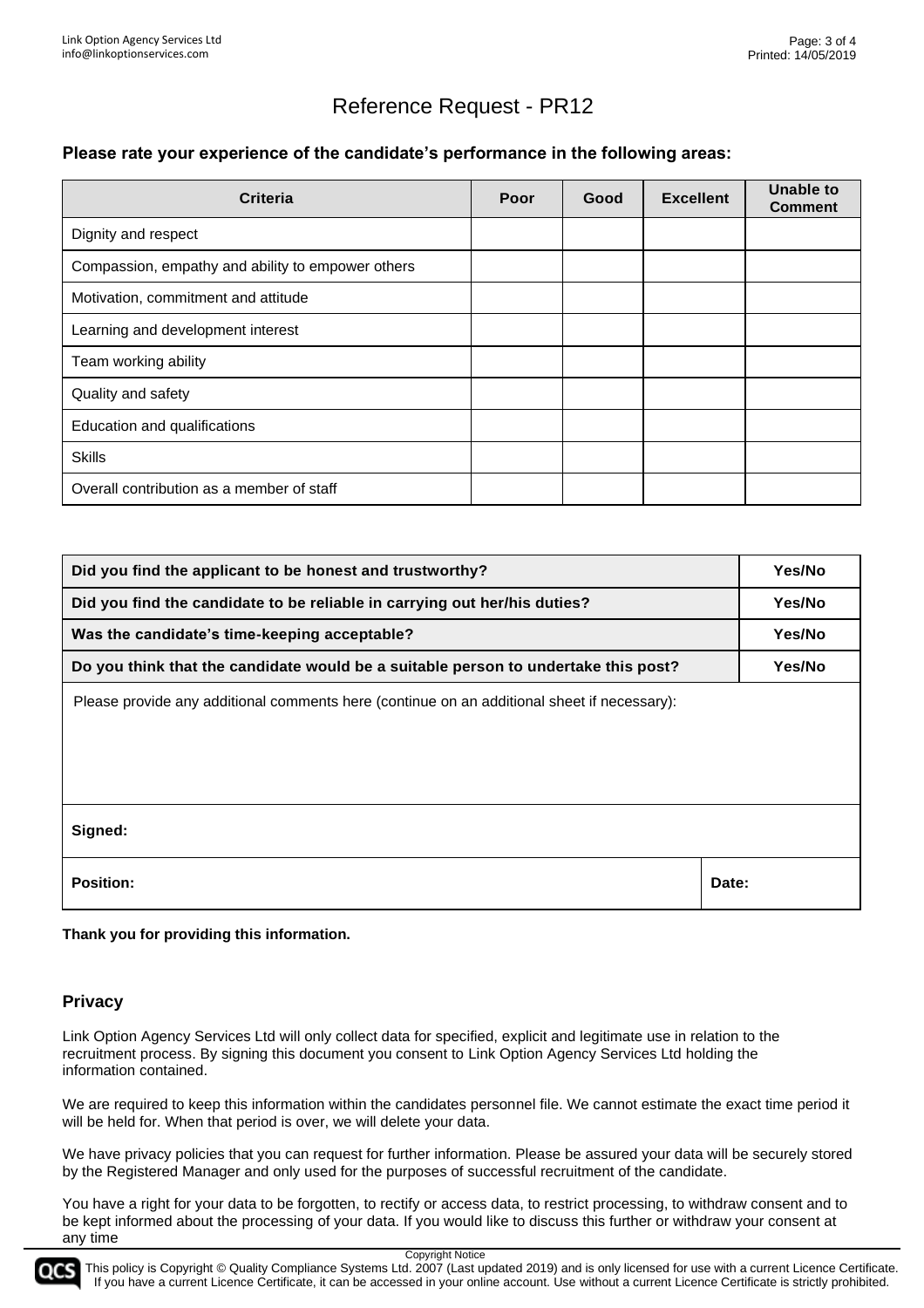This page is deliberately left blank

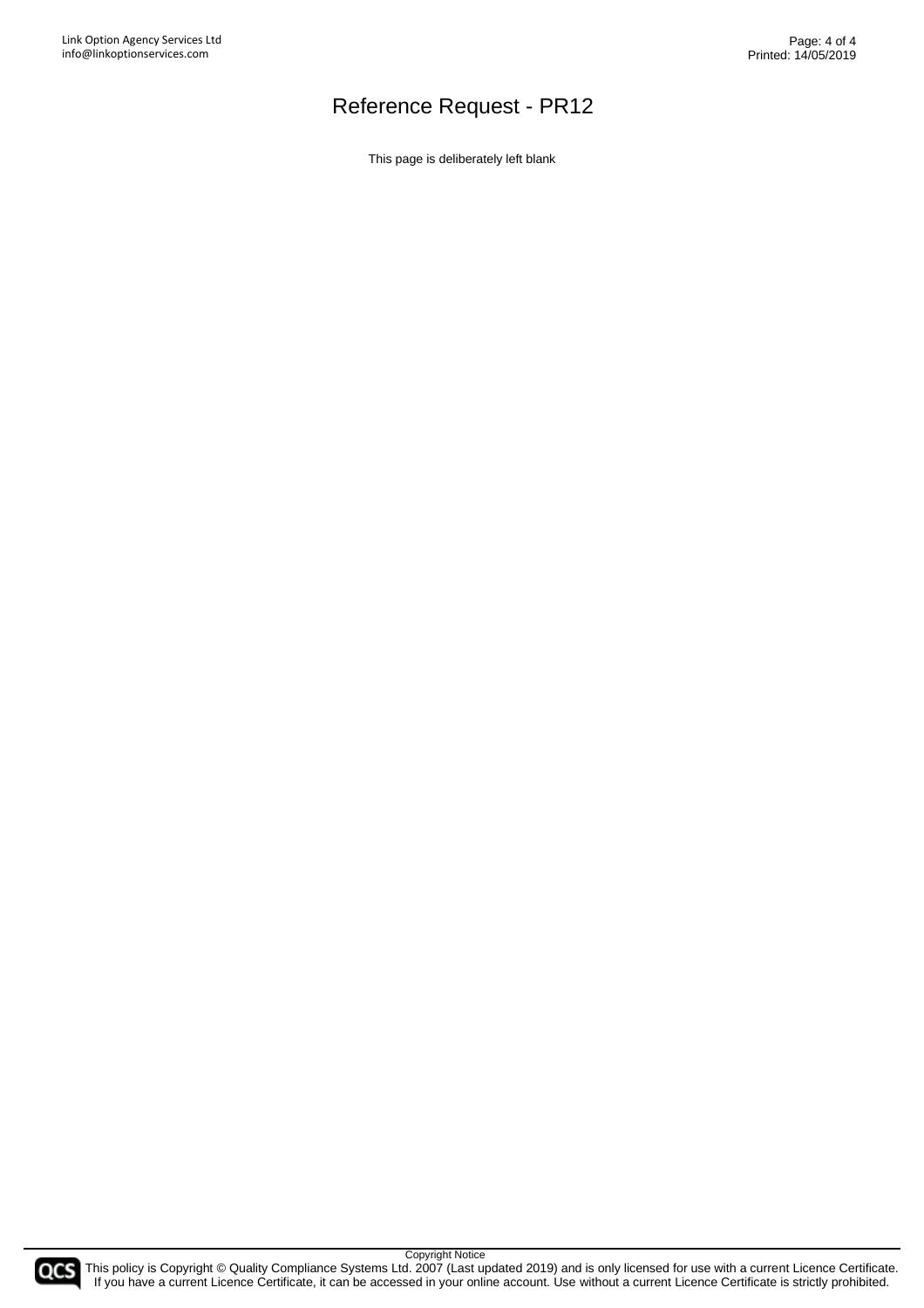### Character Reference - PR12

Link Option Agency Services Ltd

**Candidate - Personal**

**[Insert Candidate Name]**

**[Insert Candidate Address]**

Date: **[Insert Date]**

Dear **[Insert Name]**,

Re: Reference Request for **[Insert Candidate Name]**

The above has applied for the post of **[Insert Post Title]** at Link Option Agency Services Ltd and has named you as a character referee.

I should be grateful if you would express your opinion of the suitability of the candidate for the post specified, in addition to the following specific enquiries.

We would appreciate it if you did not discuss the health of the person.

Please find enclosed a copy of the Job Description and Person Specification to guide your consideration for the suitability of the candidate.

Your reply will be kept fully confidential.

Please could you return the completed reference to me by one of the following secure routes:

- Within the stamped, addressed envelope
- Or, you can also return the form by email, please contact me by phone in person to arrange this

Yours sincerely,

For and on behalf of Link Option Agency Services Ltd



Copyright Notice